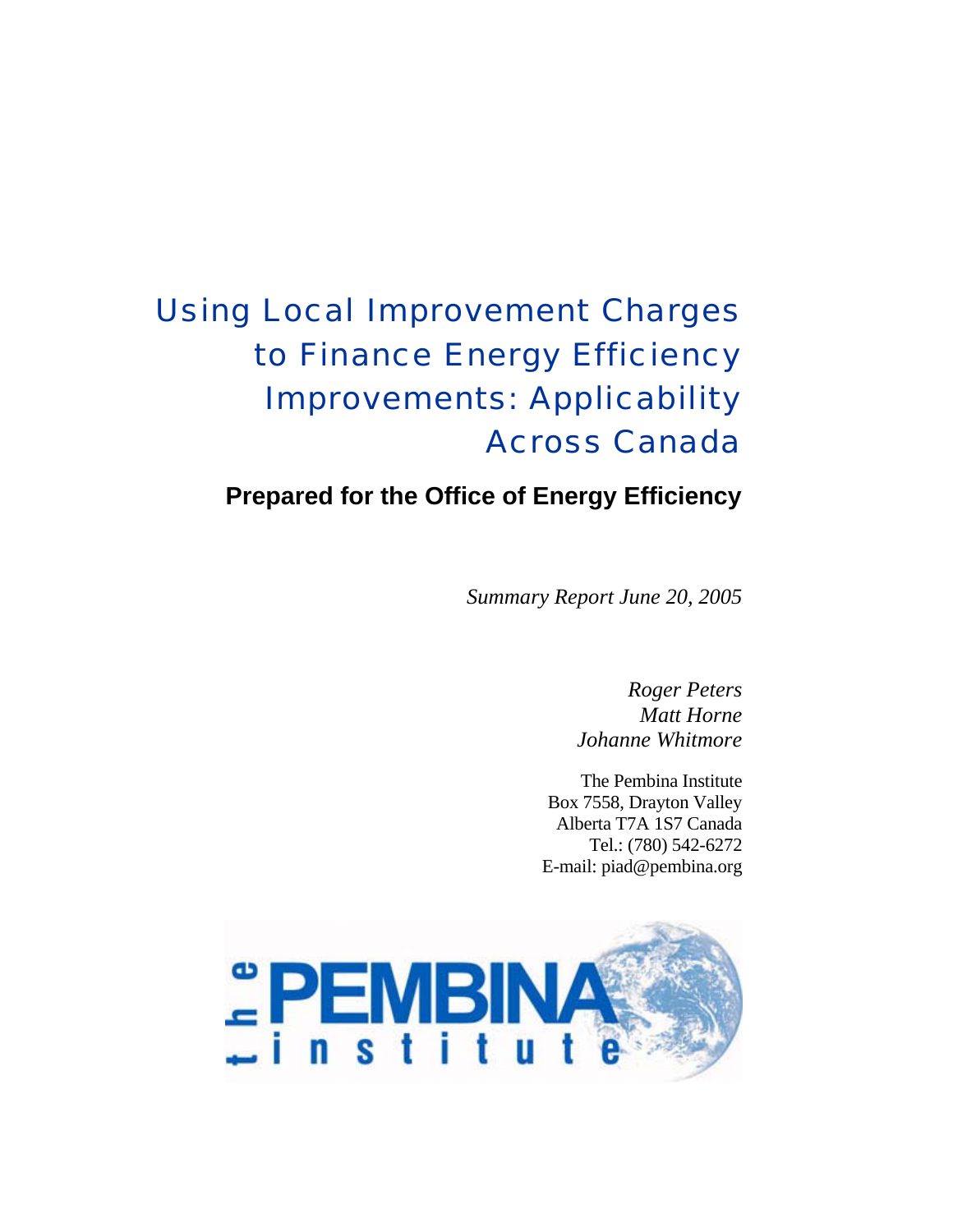### **About the Authors**

#### **Roger Peters, P.Eng., MEng**

Roger Peters is a Senior Technical and Policy Advisor at the Pembina Institute. Roger is a chemical and environmental engineer with over 25 years' experience in energy efficiency and renewable energy. He was a founding partner in a major energy efficiency consulting firm in the 1980s. From 1993 to 1996, Roger served as Director of Technical Services at the Saskatchewan Energy Conservation Authority. Roger has significant international experience in Asia and Africa, working on energy efficiency and rural energy projects funded by the World Bank, Global Environmental Facility and the Canadian International Development Agency.

#### **Johanne Whitmore, MSc**

Johanne Whitmore is a Climate Change Policy Analyst in Pembina's Policy Group. Her research focuses on the effectiveness of Canadian climate change policies to meet Kyoto objectives, on national and provincial renewable energy measures and on the design of domestic greenhouse gas emissions trading systems. Johanne also has experience as a climate researcher with the Laboratory for Paleoclimatology and Climatology at the University of Ottawa, where she developed a Geographical Information System framework to host paleoclimate proxy data for use in Quaternary research. Johanne has a Master of Science in Geography from the University of Ottawa (2004).

#### **Matt Horne, BEng, MRM**

Matt Horne is a Community Energy Analyst in the Pembina Institute's Sustainable Communities Group. His focuses include community energy planning, and municipal and provincial policy work relating to renewable energy and energy efficiency. Prior to joining the Pembina Institute, Matt was a researcher with the Energy and Materials Research Group at Simon Fraser University. Matt has a Bachelor of Engineering degree from Dalhousie University and a Master of Resource Management degree from Simon Fraser University.

### **About the Pembina Institute**

The Pembina Institute creates sustainable energy solutions through research, education and advocacy. It promotes environmental, social and economic sustainability in the public interest by developing practical solutions for communities, individuals, governments and businesses. The Pembina Institute provides policy research leadership and education on climate change, energy issues, green economics, energy efficiency and conservation, renewable energy and environmental governance. More information about the Pembina Institute is available at www.pembina.org or by contacting info@pembina.org.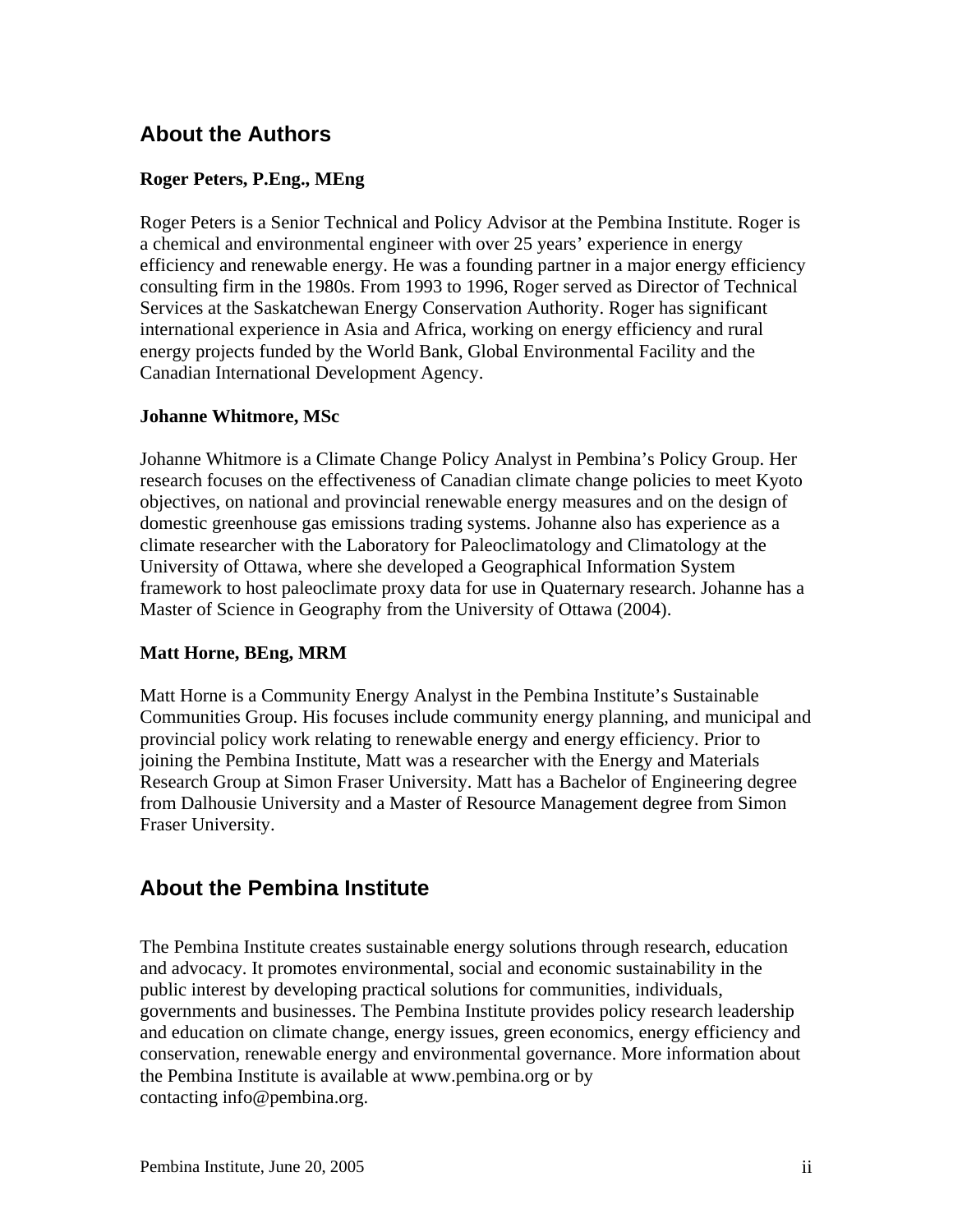| <b>Appendix 1: Model Program for Using LICs to Finance Energy Efficiency</b> |  |  |  |
|------------------------------------------------------------------------------|--|--|--|
|                                                                              |  |  |  |
|                                                                              |  |  |  |
|                                                                              |  |  |  |

# **Contents**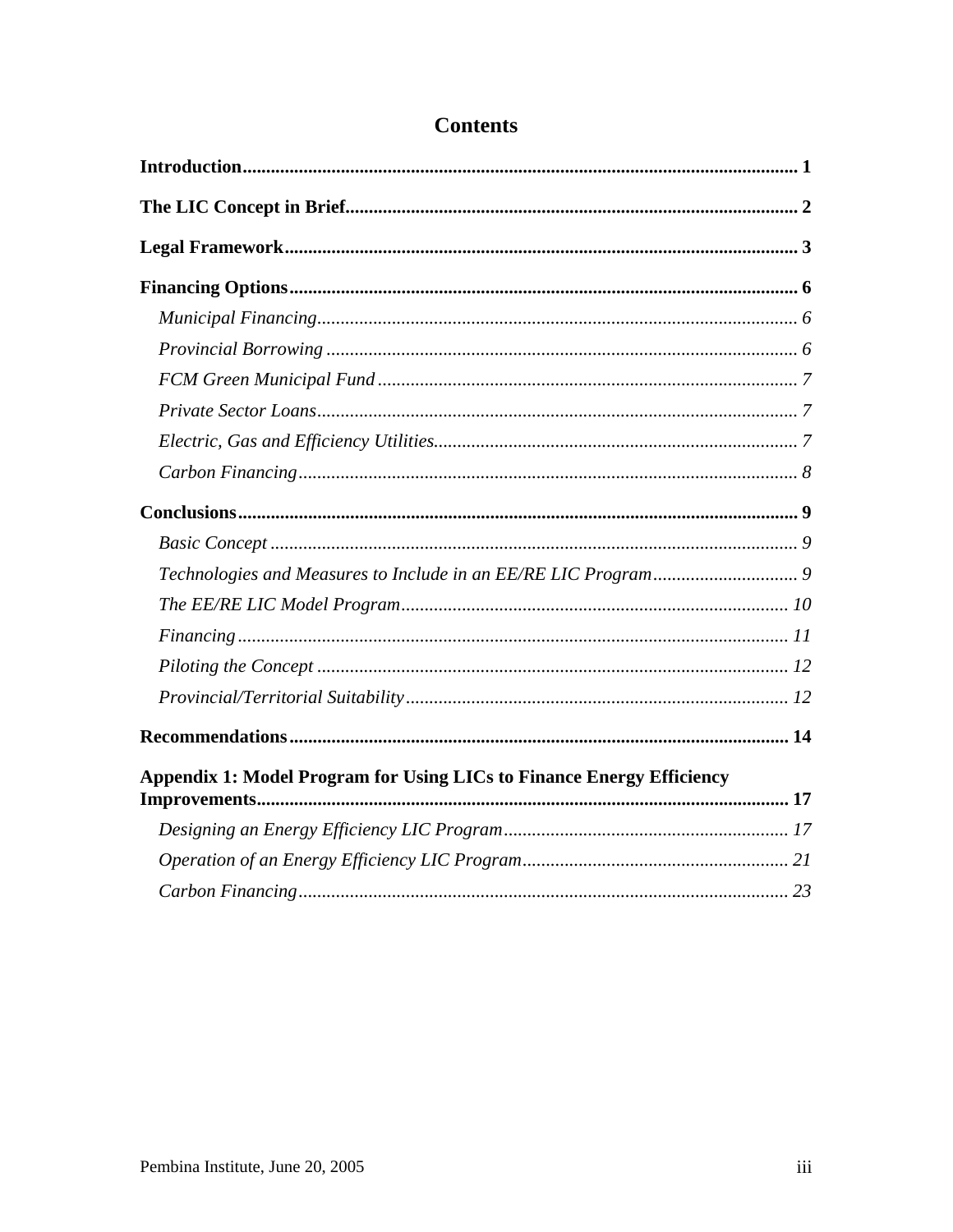# <span id="page-3-0"></span>**Introduction**

Local Improvement Charges (LICs) have long been used by municipalities to help cover the costs of infrastructure improvements, such as roads and sidewalks, that are deemed to benefit a specific neighbourhood. Landowners who benefit from the improvements are assessed the LIC that is added to their property taxes each year until their share of the improvements have been paid for.

A study<sup>[1](#page-3-1)</sup> prepared by the Pembina Institute in 2004 for BC Hydro and Climate Change Central found that the mechanism of LICs – a financial instrument already very familiar to local government – can be adapted to finance improvements in residential and/or commercial building energy efficiency.

The use of LICs to finance energy efficiency and renewable energy (EE/RE) improvements should enable significant municipal action on these improvements at no additional net cost to local government. Using the LIC approach, municipalities are also able to take direct leadership in the way energy is used within their jurisdiction at little or no net cost to the taxpayer. Finally, they are able to take a leading role among their Canadian and international counterparts in bringing about real environmental improvements.

The Office of Energy Efficiency of Natural Resources Canada has funded the Pembina Institute to study the applicability of the EE/RE LIC concept across Canada. The objectives are to review the various legal barriers to the use of LICs for energy efficiency that may exist in each province, obtain more input from provincial energy efficiency staff and identify municipalities that might be interested in piloting the concept.

Municipalities that would be most suitable to pilot the EE/RE LIC concept would be those that have the following:

- an internal program and staff resources already dedicated to energy management.
- strong council support for greenhouse gas (GHG) reduction and other environmental initiatives, and/or experienced developers certified in energy efficient building design and retrofit.
- low debt levels that will allow them to provide or procure the necessary financing.
- previous experience using LICs to finance municipal works.

 $\overline{a}$ 

<span id="page-3-1"></span><sup>1</sup> *Using Local Improvement Charges to Finance Building Energy Efficiency Improvements: A Concept Report*, www.pembina.org/publications\_item.asp?id=170**.**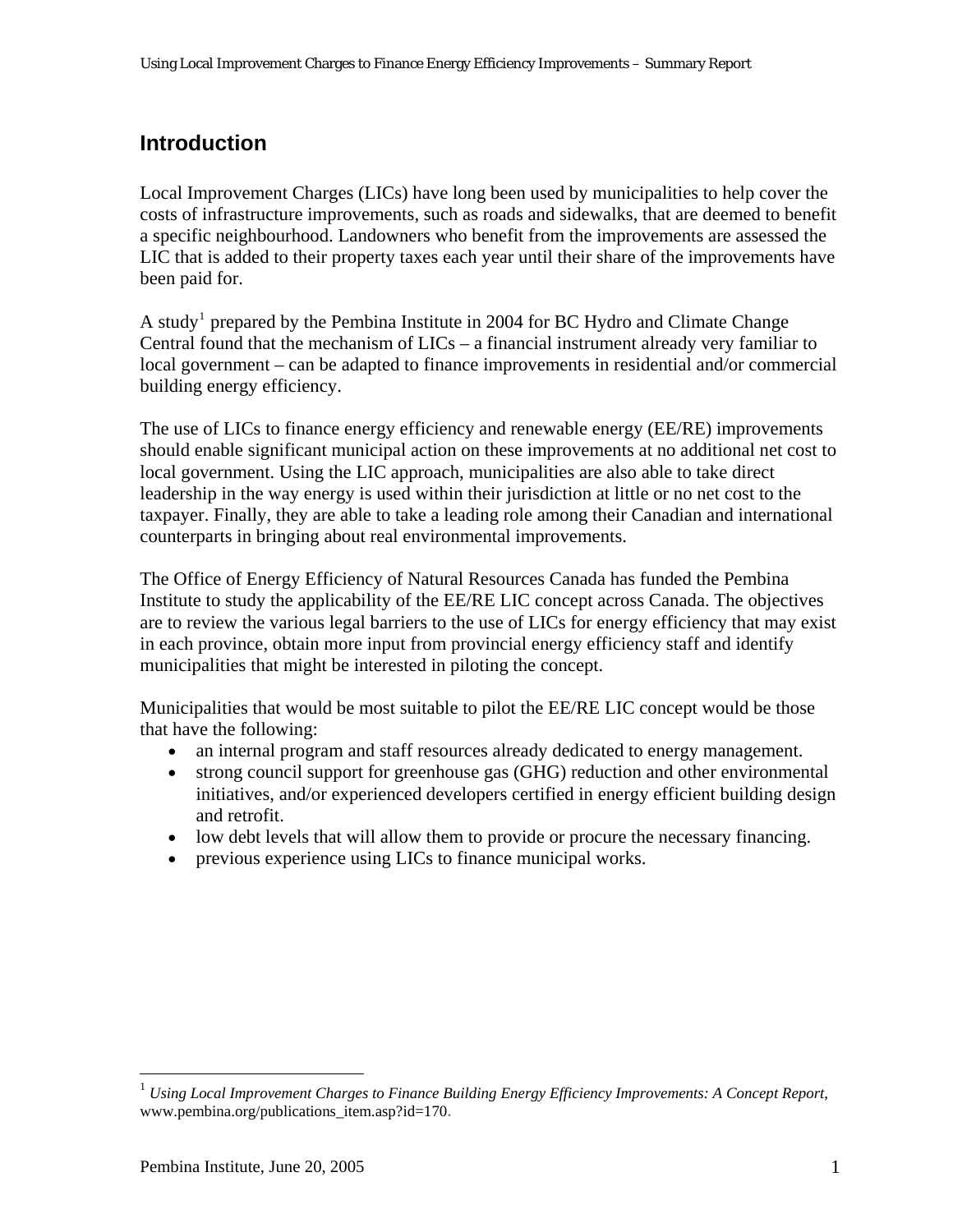# <span id="page-4-0"></span>**The LIC Concept in Brief**

This chapter provides a brief overview of the EE/RE LIC concept. Appendix 1 provides more details on the benefits of an EE/RE LIC program to municipalities and building owners, and a "model" program for municipalities to design and operate the concept.

The main advantage of using LICs over alternative methods of financing energy efficiency improvements is that it associates the repayment of the cost of efficiency improvements with the building property rather than with the current building owner. This potentially removes some of the barriers facing energy efficiency improvements in buildings including:

- Hesitancy to accept long paybacks.
- Preference for low first cost improvements.
- Lack of access to capital to improve existing buildings.
- Lack of access to capital to build efficient new buildings.
- Resistance from construction industry and developers.

If LIC financing were used, permanent comprehensive improvements with long paybacks (e.g. high-efficiency windows; wall upgrades; heating, ventilation and air-conditioning [HVAC] systems; and control systems) would be more attractive to home and building owners because both their costs and benefits are passed on to new owners if the property is sold before the investments are paid off. In the case of new buildings, LIC financing would allow the additional cost of building to the highest levels of energy efficiency (e.g. LEED Gold certification or net zero energy) to be shared by all owners of the building over time, thereby allowing properties to be sold at competitive prices.

Current property owners benefit because the annual savings are greater than the LIC payment. Future owners benefit because they take ownership of the benefit of lower energy costs but only pay an equitable share of the cost.

In addition, the widespread use of LICs for energy efficiency and renewable energy would make it easier for governments to increase building and equipment codes and standards for two reasons. First, the additional cost would be shared by owners over time and not borne only by the original buyer; and second, increasing use of EE/RE LICs would help increase the market share of efficient technologies to the point where new regulations are possible.

The use of the LIC concept would be most attractive to those municipalities that already have an internal program and staff resources dedicated to energy management, strong council support and success in GHG-reduction and other environmental initiatives, contractors with experience in high-efficiency buildings, and a low debt level that will allow them to provide or procure the necessary financing.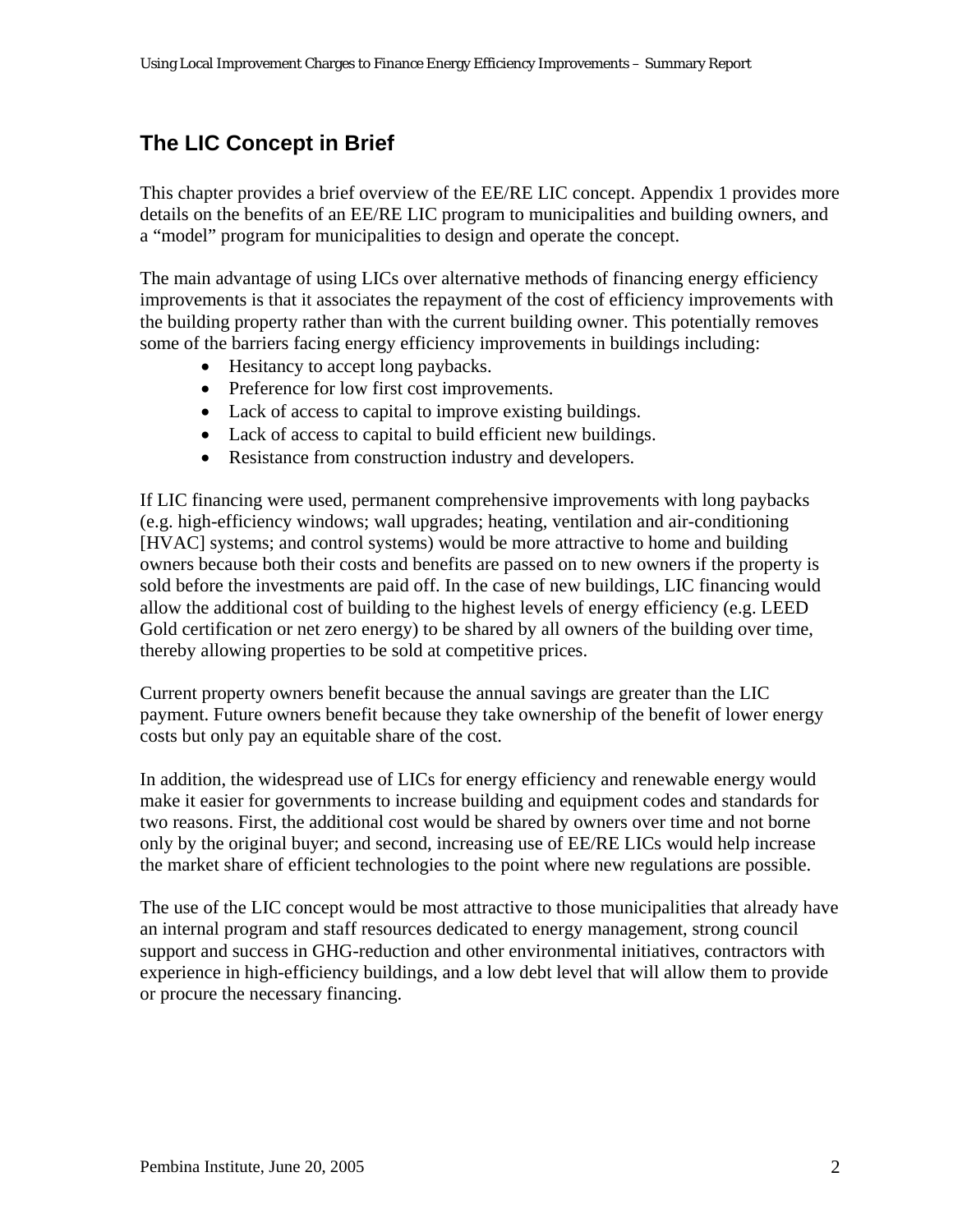# <span id="page-5-0"></span>**Legal Framework**

Regulations defining the way in which LICs can be used for financing municipal improvements are contained in the legislation governing municipal powers in each province. Although the wording varies among different provincial acts and regulations, three basic approaches are used:

- **Flexible definition of LIC**: The municipal legislation defines a local improvement with considerable flexibility (e.g. "any project that the municipal council considers will benefit one area of the municipality more than the whole municipality"<sup>[2](#page-5-0)</sup>). Municipalities are then free to decide what types of project are within this definition, sometimes subject to approval by the Province. British Columbia, Alberta, Quebec and Newfoundland and Labrador fall in this category. In addition, Yukon has this type of definition.
- **Limited definition of LIC with some flexibility**: The municipal legislation defines what types of improvement can normally be financed using an LIC, but has a means for additional types of improvements to be considered – Saskatchewan, Manitoba, and Prince Edward Island are in this category.
- **Explicit definition of LIC**: The municipal legislation explicitly defines what types of improvement can be financed using an LIC and does not provide a mechanism for changing that definition. Ontario, New Brunswick and Nova Scotia are in this category.

In all provinces, municipal bylaws are required for each LIC plan; and in several provinces, these bylaws must be approved by Provincial Municipal Boards. Our interpretation of how easily current legislation would allow an extension of LICs to include energy efficiency improvements is given in Table 1.

A key issue in using LICs as vehicles for financing energy efficiency is whether they can be used to finance improvements on private property. In Yukon, local improvements are defined as "any capital project or service that the municipality deems to benefit one area of the municipality more than the whole municipality."<sup>3</sup> Starting in 1984, the Yukon Government initiated a new LIC-based program to assist residents living in rural areas to receive services by extending the electrical grid and landline telephone service to their properties. These programs are authorized for recovery as LICs under the *Assessment and Taxation Act* of Yukon that defines a local improvement and outlines ways it might be recovered when carried out by the Yukon Government.

 2 From Alberta's *Municipal Government Act*, www.qp.gov.ab.ca/documents/acts/M26.cfm.

<sup>3</sup> www.gov.yk.ca/legislation/acts/municipal.pdf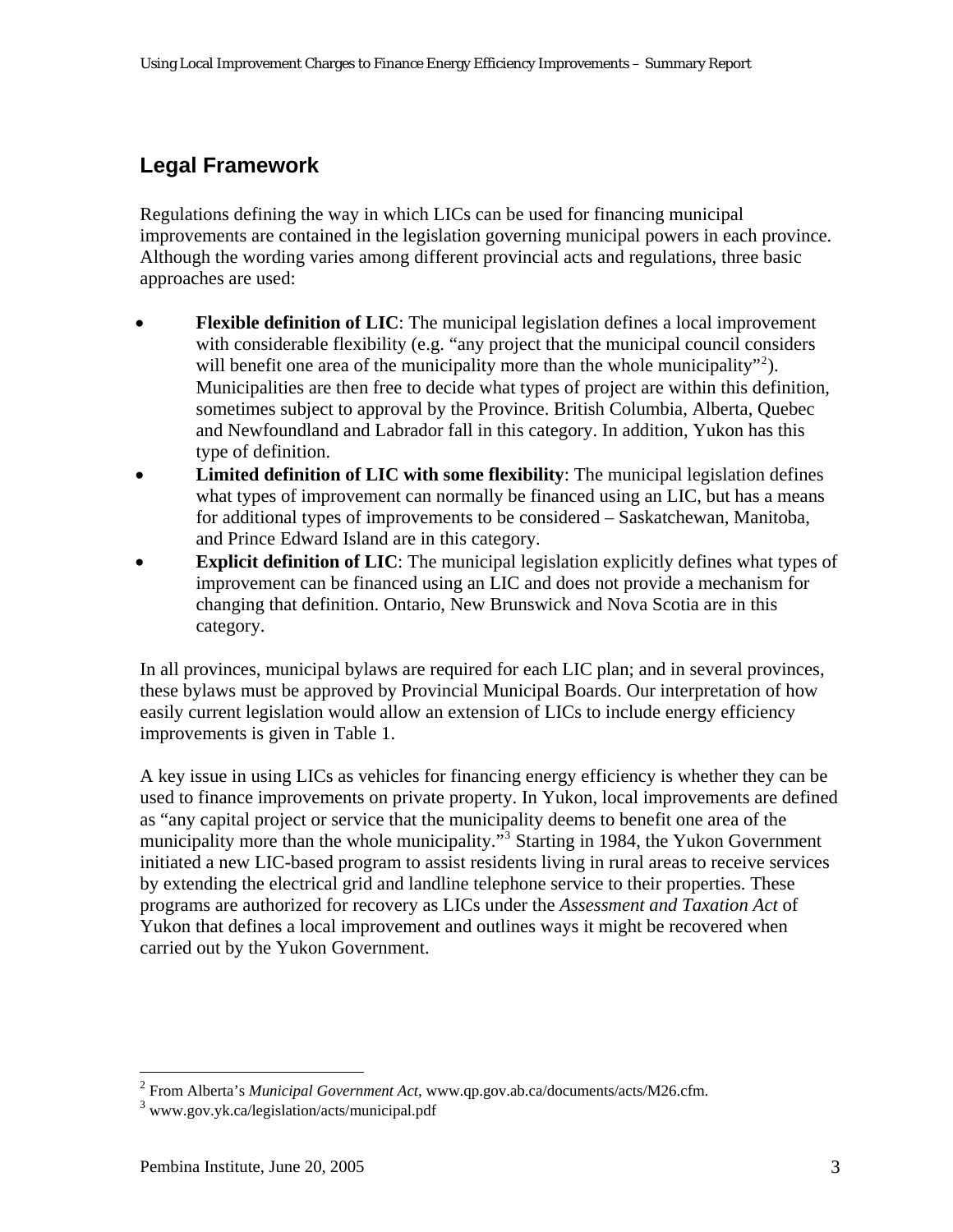#### <span id="page-6-0"></span>Table 1: Applicability of LIC Legislation to Energy Efficiency and Renewable Energy Improvements

| <b>Province/Territory</b> | <b>Applicability to Energy Efficiency and Renewable Energy</b>         |
|---------------------------|------------------------------------------------------------------------|
|                           | <b>Improvements</b>                                                    |
| Yukon                     | Already being used for renewable energy improvements. No reason        |
|                           | why it could not also be applied to energy efficiency.                 |
| <b>British Columbia</b>   | No strictly legal impediment to adding EE/RE improvements as the       |
|                           | municipality has the authority to define improvements and can also     |
|                           | borrow to finance improvements if the full cost is recovered.          |
| Alberta                   | No strictly legal impediment to adding EE/RE improvements as the       |
|                           | municipality has the authority to define improvements. However, it is  |
|                           | deemed to be against the spirit of LICs by Provincial Municipal        |
|                           | Affairs.                                                               |
| Saskatchewan              | No strictly legal impediment to adding EE/RE improvements, but it      |
|                           | would have to be approved by Municipal Board.                          |
| Manitoba                  | EE/RE improvements could be included as "capital projects" under       |
|                           | current legislation but it would need to be approved by Municipal      |
|                           | Board. Winnipeg Charter allows designation of Local Improvement        |
|                           | Districts that could cover EE/RE improvements.                         |
| Ontario                   | EE/RE improvements would not be permissible under the current list     |
|                           | of allowed local improvements, but local improvements can be made      |
|                           | on private property, and it appears that new uses can be approved by   |
|                           | the Municipal Board.                                                   |
| Quebec                    | No strictly legal impediment to adding EE/RE improvements as the       |
|                           | municipality has the authority to define improvement. However, it is   |
|                           | deemed to be against the spirit of LICs by the Ministère des Affaires  |
|                           | municipales et des Régions. <sup>4</sup>                               |
| New Brunswick             | EE/RE improvements would not be permissible under the current list     |
|                           | of allowed local improvements.                                         |
| Nova Scotia               | EE/RE improvements would not be permissible under the current list     |
|                           | of allowed local improvements, but the Province felt that a pilot      |
|                           | program could be tested without changing the legislation.              |
| Prince Edward Island      | Flexible rules governing services that municipalities can offer;       |
|                           | therefore, EE/RE improvements could be allowed as a new service        |
|                           | subject to Provincial approval.                                        |
| Newfoundland and          | EE/RE improvements could potentially be covered by service levies      |
| Labrador                  | that can be used to finance improvements on private property. This     |
|                           | will depend on Provincial interpretation of the definition of a public |
|                           | work.                                                                  |

 4 The *Ministère des Affaires municipales et des Régions* was until recently called the *Ministère des Affaires municipales, Sport et Loisir*.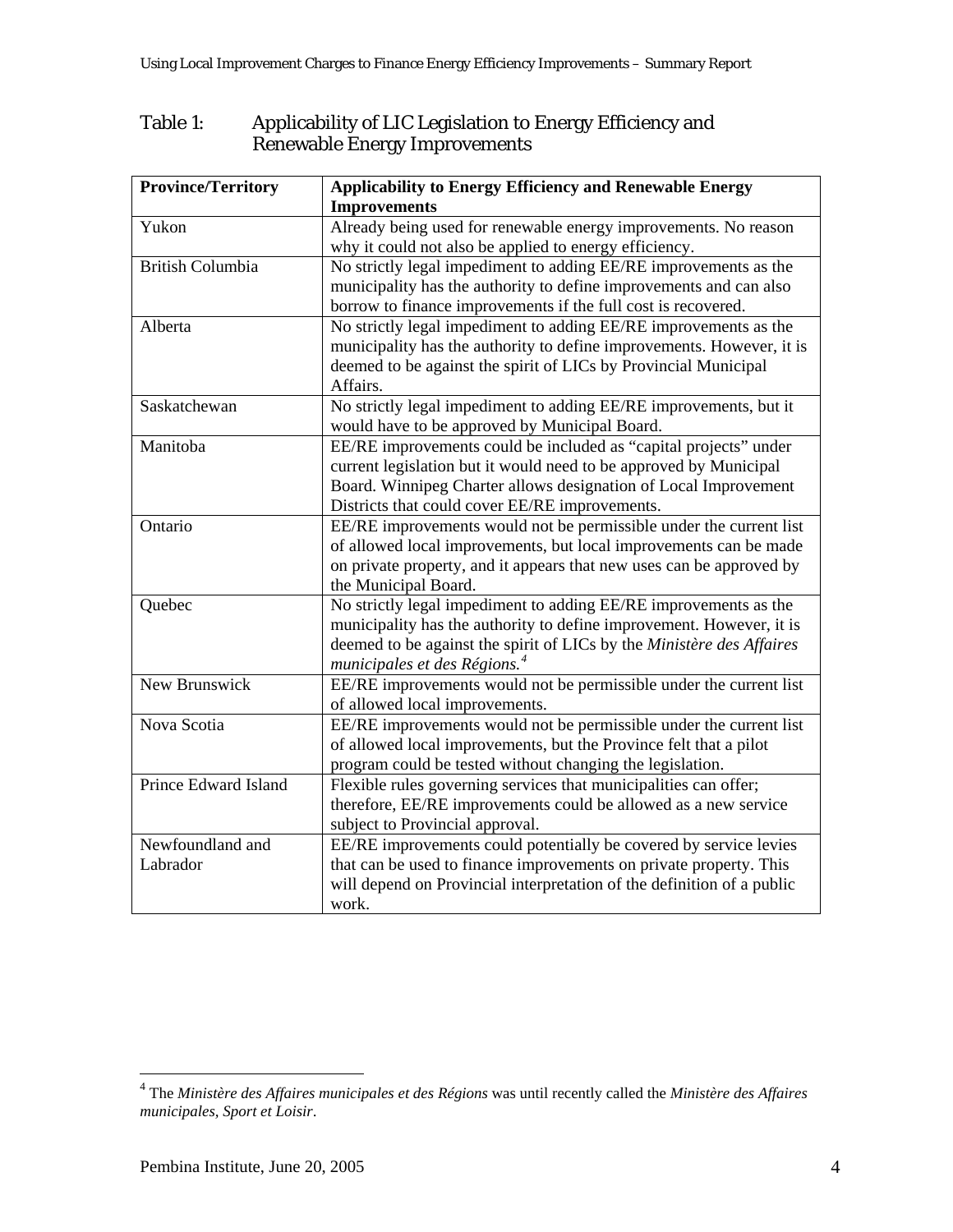<span id="page-7-0"></span>There are two innovative aspects to this Yukon program that distinguish it from all other conventional LIC programs:

- These systems are entirely contained on the resident's private property and do not provide direct benefits to other residents.
- Once paid for, these systems are fully owned by the resident they are not municipal property.

Although only two provinces, Ontario and Newfoundland and Labrador, explicitly allow a municipality to use an LIC to finance an improvement on private property, no provincial legislation appears to explicitly prevent this. Many improvements, such as sewer upgrades, that are normally financed by an LIC involve some work on private property. There are also examples of where an LIC has been used to finance an improvement that only benefits one property. $5$ 

The language used in all municipal legislation reflects the original intention of LICs or their equivalent, which was to provide a means to finance new or improved services requested by a group of property owners that would benefit only their properties.<sup>[6](#page-7-0)</sup>

In many provinces, the use of LICs to finance improvements on single private buildings was often seen by the Ministry responsible for Municipal Affairs as not being in the spirit of LIC regulation, rather than not being legal. On the other hand, several of the municipalities interviewed in this study felt that using LICs for energy efficiency improvements was within their current legal authority, and many were interested in doing so.

To overcome the legal ambiguity of using LICs to finance energy efficiency or renewable energy building improvements, provinces will need to recognize that this is a nonconventional use of LICs and provide municipalities (through their Municipal Affairs departments or Municipal Boards) with the authority and guidance to do so. Some provinces may choose to actually amend the appropriate regulation governing use of LICs, while others may provide an interpretation that the new use of LICs for energy efficiency improvements is within the scope of LICs (perhaps using Municipal Boards to maintain some control over this use). Individual municipalities that want to pilot the energy efficiency LIC concept could take the initiative and inform the Province of their intention and recommend that the Province view the pilot as a test of this new use.

 $\overline{a}$ 

<sup>5</sup> For example, a Sikh Temple in Surrey, British Columbia.

<sup>&</sup>lt;sup>6</sup> An LIC should be distinguished from a municipal levy assessed against properties for servicing a new site, maintenance of a drainage ditch, etc. In this case, it is the municipality that takes the initiative.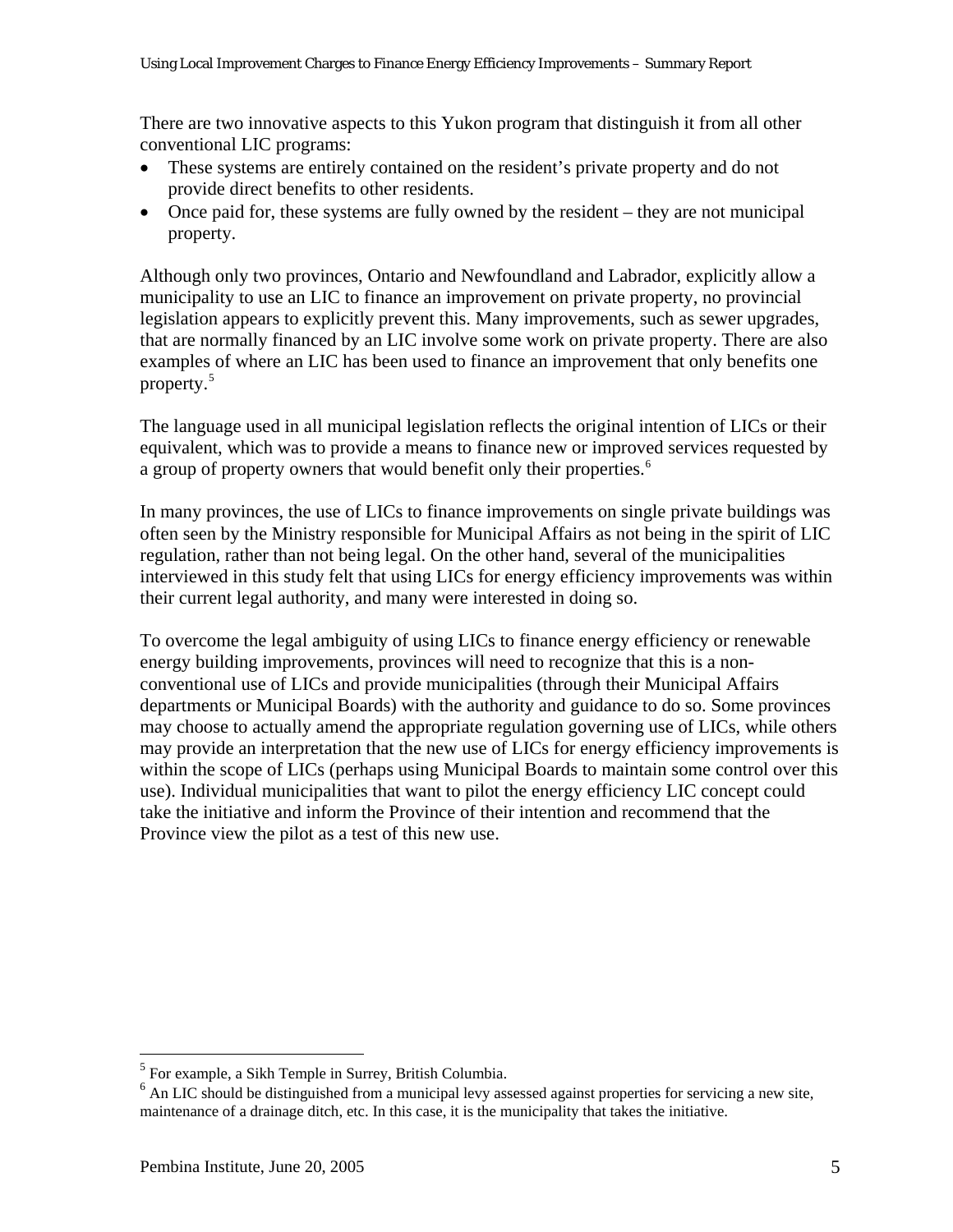# <span id="page-8-0"></span>**Financing Options**

Another key issue is how an EE/RE LIC program would be financed by a municipality. Program costs will vary depending on the size of the municipality, the extent of the program, and the municipality's experience with LICs. An LIC program that supports energy efficiency improvements should be run on a cost-recovery basis, so that the following transaction costs can be recovered as part of the LIC payment:

- Interest on capital expenditures the municipality will need to have funds available to pay for improvements as they are completed and approved.
- Staff transactions municipal staff need to devote time to establishing the initial program parameters, dealing with contractors and property owners for LIC requests and approvals, and tracking LIC payments.
- Council transactions in addition to approving the initial program launch, municipal councils are typically responsible for approving all LICs in the form of a bylaw.
- Advertising to facilitate adoption of the program by building owners, the municipality will need to promote the program.
- Contractor certification the municipality will need to have a list of certified contractors for property owners to approach when making improvements.

During the discussion of the EE/RE LIC concept with provincial governments, municipalities and the Federation of Canadian Municipalities (FCM), several options for financing an LIC program were identified. Municipalities would be able to use the most appropriate option(s). Having a diverse set of options was considered most important.

#### Municipal Financing

Some municipalities are debt free and have financial reserves that can be used with approval of Council for community purposes. If an EE/RE LIC program were operated on a full-costrecovery basis, it is likely that some municipalities might consider using reserves for this purpose.

Municipalities in some provinces are also allowed to issue debentures to finance municipal works or projects. Again if an EE/RE LIC program were operated on a full-cost-recovery basis, investors could be paid a sufficient return.

#### Provincial Borrowing

Most provinces have a lending body that is used to provide loans to municipalities to finance local improvements or other municipal works or projects. Sometimes this is operated on a pool basis whereby some municipalities invest their reserves while others borrow. Provided the provincial government approved the use of these funds for financing EE/RE improvements and a municipality had not reached its debt limit, then this would be a useful source of funds. Some provincial municipal lending bodies will not treat a loan for municipal works as a debt if the costs are recovered from the beneficiaries. Since this would be the case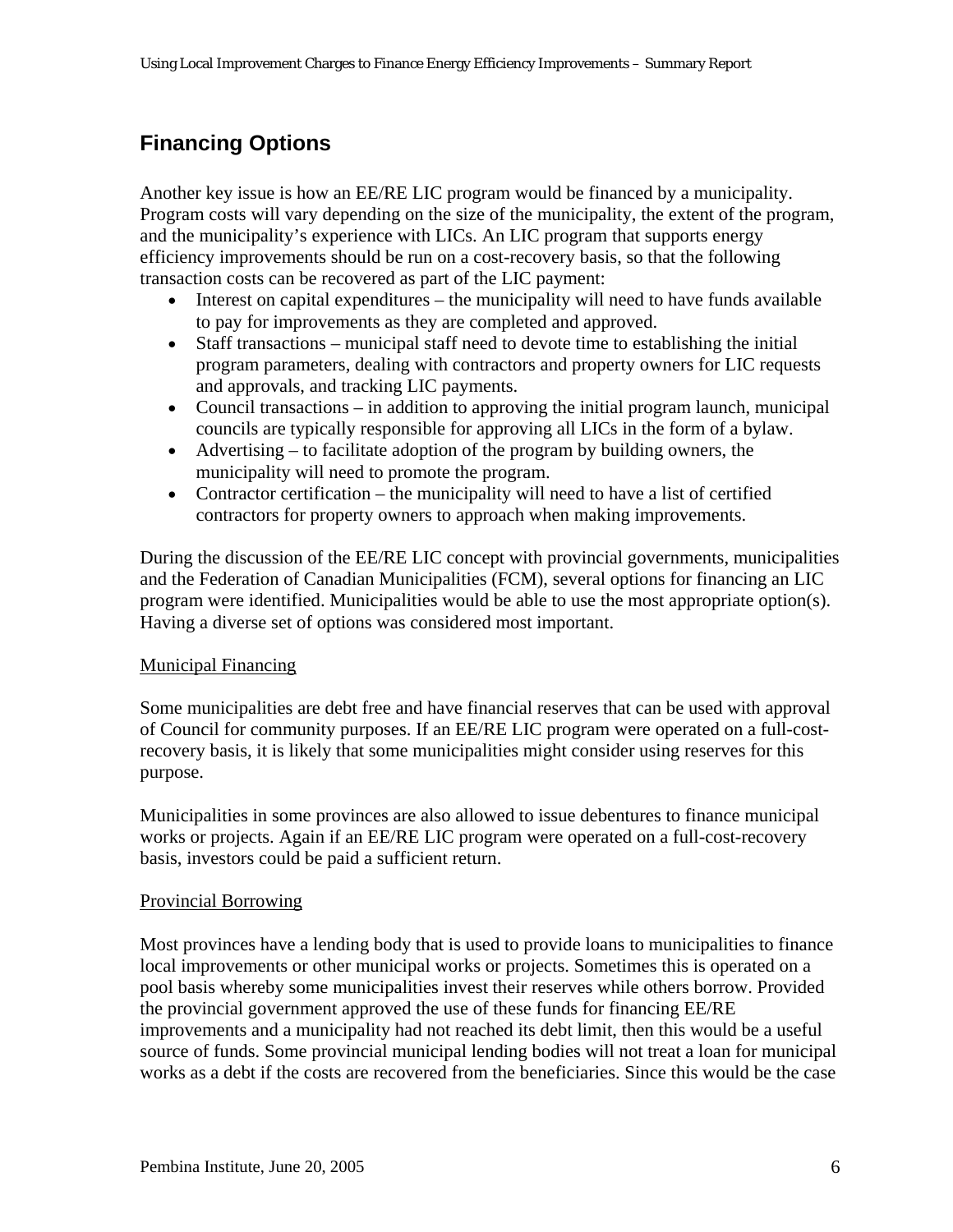<span id="page-9-0"></span>for an EE/RE LIC program, municipalities with significant debt might still be able to finance the concept in this way.

#### FCM Green Municipal Fund

If the federal government agrees that the EE/RE LICs is a valid use of the new funds provided to FCM in Budget 2005, then FCM is willing to provide financing to those municipalities that want to use the concept. FCM would only be able to provide financing for EE/RE LICs in provinces where the provincial government provides an interpretation of LIC regulations that would allow a municipality to use them for EE/RE improvements.

FCM is like any other borrower in terms of risk but might be able to offer lower rates. If all costs were recovered through the LIC, the loan would not add to the municipal debt load, particularly if it were possible for LIC payments to be assigned to FCM as part of the loan agreement with the municipality. An additional criterion for FCM and a FCM Green Municipal Fund loan is that a municipality must show how the measures provide environmental benefits, including reduction in GHG emissions.

#### Private Sector Loans

A municipality with a good investment and/or borrowing relationship with private sector banks could also borrow from this source to finance an EE/RE LIC program. The full-costrecovery feature of the program would reduce the risk for the lending agency and therefore should be available at reasonable interest rates. If a municipality obtained some of the financing necessary for an EE/RE LIC program from one of the other sources described above, this should leverage private sector financing at lower rates.

#### Electric, Gas and Efficiency Utilities

Power and gas utilities in several provinces, including British Columbia, Manitoba and Quebec operate comprehensive Demand Side Management (DSM) programs that aim to reduce electricity and gas use in buildings through efficiency measures. New Brunswick is planning to establish an independent efficiency utility to operate these types of programs financed by a public benefit on all energy sales. In each case, utilities might be interested in financing longer payback measures through EE/RE LIC program operated on their behalf by municipalities. Municipalities would retain sufficient income from LIC payments to administer the program with the remainder being returned to the utility.

Utilities in some provinces also have increasing winter and summer peaks that could be managed by strategic investment in technologies, such as solar thermal and electricity and energy storage. Making these investments through a municipally run EE/RE LIC program would allow aggregation of these installations into a single program while simultaneously overcoming customer resistance to the initial cost barrier.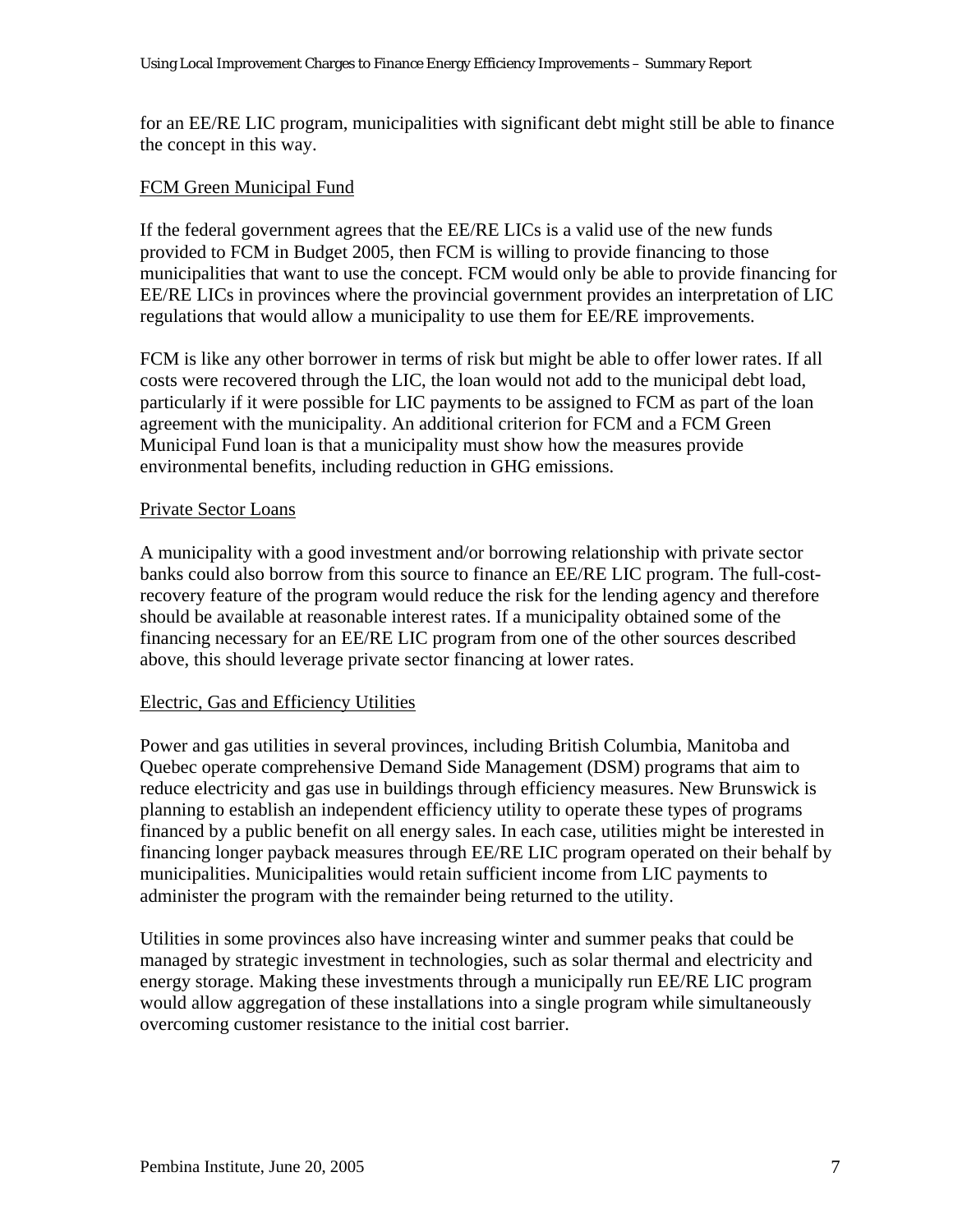#### <span id="page-10-0"></span>Carbon Financing

Major energy-efficient and on-site renewable energy retrofits might be eligible to be registered as a domestic GHG reduction offset project under the new *Moving Forward on Climate Change: A Plan for Honouring our Kyoto Commitment* (April 2005). An EE/RE LIC program could provide an effective method of aggregating efficiency projects for this purpose while providing "carbon financing" towards the cost of the retrofit projects. A municipality would sell GHG-reduction credits to a purchaser such as the Climate Fund or Canadian industrial large final emitters on an annual basis and reduce the LIC payment by the equivalent amount. In this way, the property owner would benefit from the GHG reduction without having to participate individually in the offset market.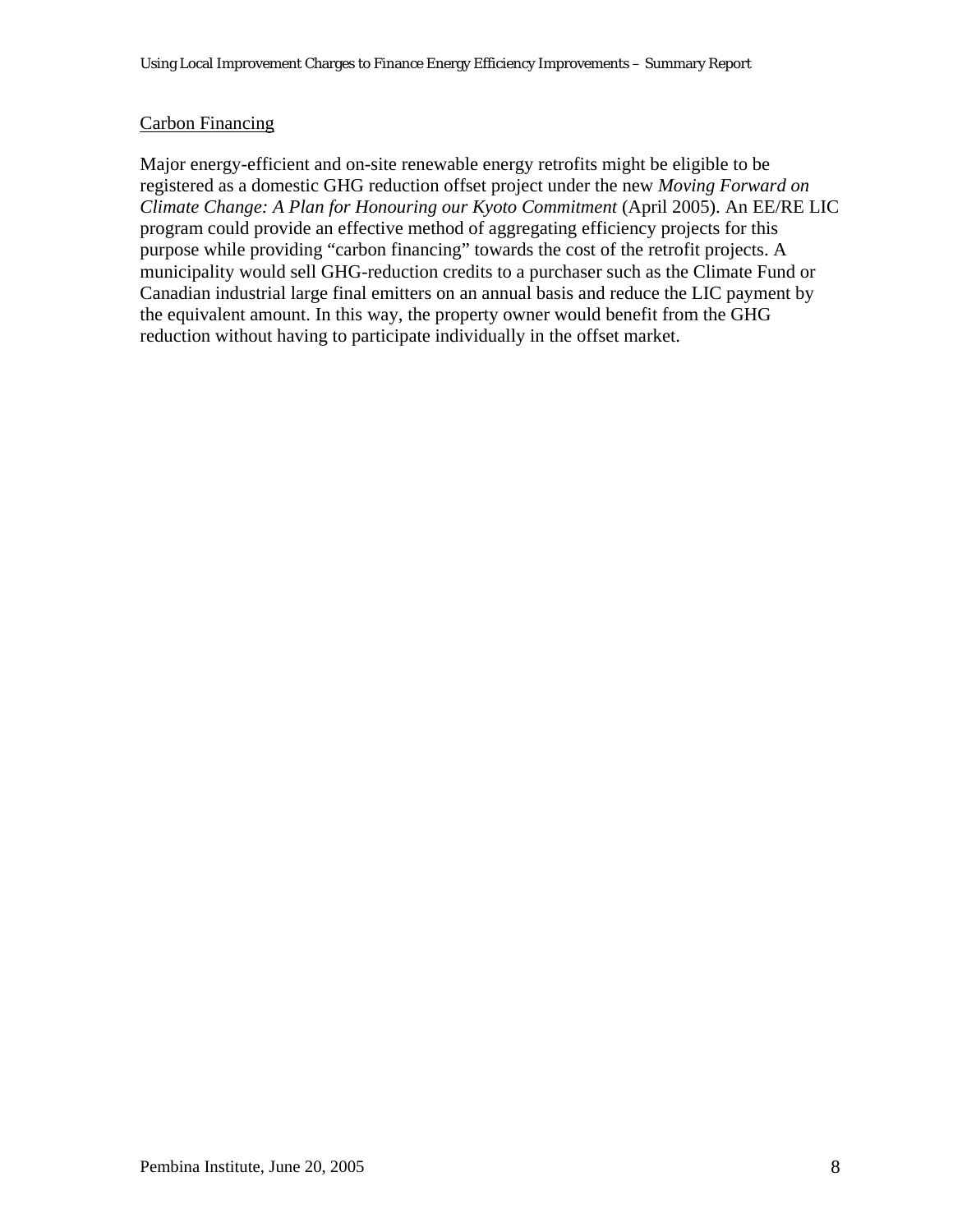# <span id="page-11-0"></span>**Conclusions**

#### **Basic Concept**

All provinces and municipalities interviewed agreed that the EE/RE LIC concept could play a major role in increasing the penetration of energy efficiency and renewable energy technologies that have current paybacks beyond property owner thresholds, which are up to four years. As such, it has a major role to play in helping municipalities manage both their community's energy costs and GHG emissions.

The concept would also provide a tool for electric and gas utilities to target strategic energy efficiency and renewable energy measures with longer paybacks but that have immediate system benefits to reduce peaks or other high value benefits.

In cases where landlords pay both taxes and energy costs, the concept offers a way to reduce the impact of the split incentive barrier by allowing landlords to make building improvements without increasing rents.

Because it addresses longer payback measures for which there are few existing incentives or programs, the concept is ideally suited to produce domestic GHG-reduction offsets.

The greatest barrier preventing the use of LICs to finance energy efficiency improvements in buildings is the uncertainty related with the legal interpretation of LICs at provincial government levels. In all provinces, the concept could only be used if the real or perceived legal barriers to the use of LICs for this purpose were removed. This would have to be in the form of an official interpretation of LIC regulations to municipalities by provincial governments, which in turn could only be done by the respective provincial departments responsible for Municipal Affairs. In many provinces, departments responsible for energy efficiency and municipalities are nevertheless very interested in developing implementation strategies and designing programs using the EE/RE LIC concept as soon as the legal issues are resolved.

The federal government can play a role in disseminating information about the EE/RE LIV concept and its benefits, and offer financial and other support for training and certification. The final decision to use the concept, however, rests with provincial governments.

#### Technologies and Measures to Include in an EE/RE LIC Program

The EE/RE LIC concept should focus on technologies and measures that are not targeted by other federal or provincial programs or incentives, unless there is remaining resistance by property owners because of high first cost. The concept should not be used for measures where the incremental costs over conventional technologies or approaches are dropping quickly as it might decelerate the cost-reduction process.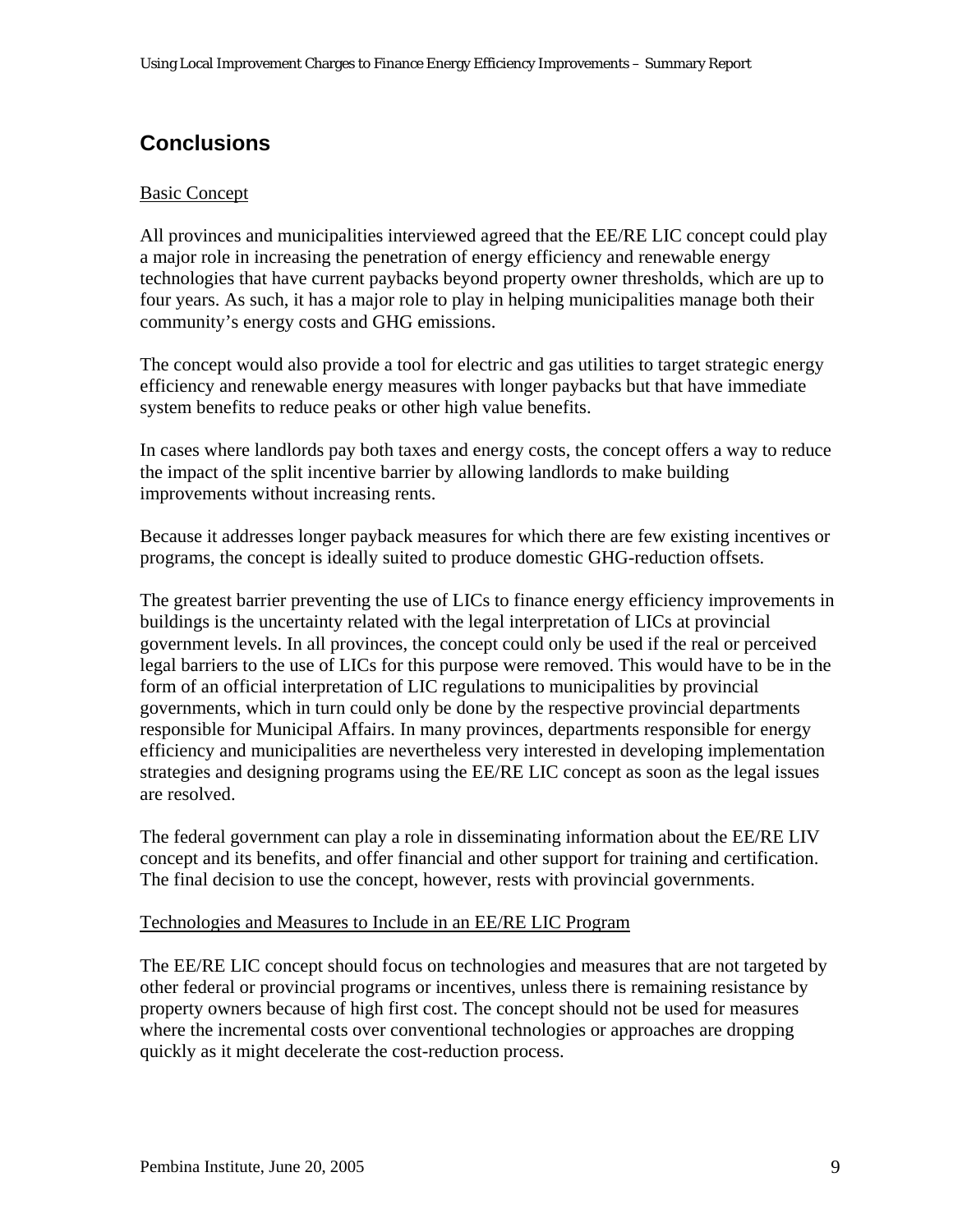<span id="page-12-0"></span>In new construction, the concept appears best suited to comprehensive efficiency and renewable energy packages that are one step beyond building specifications such as  $R-2000^7$  $R-2000^7$ , ENERGY STAR<sup>®[8](#page-12-0)</sup> and LEED Silver certification. These practices are currently being incorporated into mainstream building practice. Incremental costs for these buildings are becoming smaller and will soon be in the 0- to 4-year payback range. Targets for the EE/RE LIC concept should therefore focus on zero-net energy housing and LEED Gold or Platinum certification where paybacks would be more than four years. The concept would be particularly valuable where municipalities want to develop subdivisions and greenfield developments that feature these types of buildings (or community/district energy systems) and where a sufficient number of developers are willing to build to these standards.

In existing buildings, the most promising applications appear to be major retrofits/renovations in designated districts and neighbourhoods where a large number of property owners might take advantage of the EE/RE LIC program, and where the LIC term could be extended to cover other aspects of building improvements besides energy efficiency measures. The upgrades would be limited to non-portable improvements to the shell of the building (walls, windows, roofs) and, in the case of commercial buildings, major lighting and HVAC improvements. The key objective would be to bring existing buildings up to the equivalent of the best new buildings being constructed today.

Some individual equipment would lend itself to the EE/RE LIC concept, particularly those that have a short- and long-term strategic value because of their electricity demand/peak management capability, such as solar water heaters and solar photovoltaic (PV) systems. Technologies such as ground-source heat pumps, which have very long paybacks when used to heat/cool individual energy-efficient homes, do not appear to be suitable for financing with an EE/RE LIC program, unless they are used to heat larger buildings or clusters of homes.

In general, an EE/RE LIC program targeted at commercial/institutional homes might be more easily implemented because of the smaller number of participants and the larger projects.

There are some opportunities to apply the EE/RE concept to applications in northern communities in several provinces and territories where it can be used to reduce the need for building new grid extensions or increasing their capacity. This was the original use of the concept in Yukon.

#### The EE/RE LIC Model Program

In general, the model program given in Appendix 1 was viewed as a good model upon which to build an EE/RE LIC program. Key aspects raised by provinces and municipalities included the following:

• LIC payment schedules must be set so that the annual payment (plus the increase in basic property tax because of increased property value) is less than the average savings achieved from the upgrade, thus providing a positive cash flow for the property owner.

 $\overline{a}$ 

<sup>7</sup> R-2000 is an official mark of Natural Resources Canada.

 $8$  ENERGY STAR is a registered trademark of the United States' Environmental Protection Agency.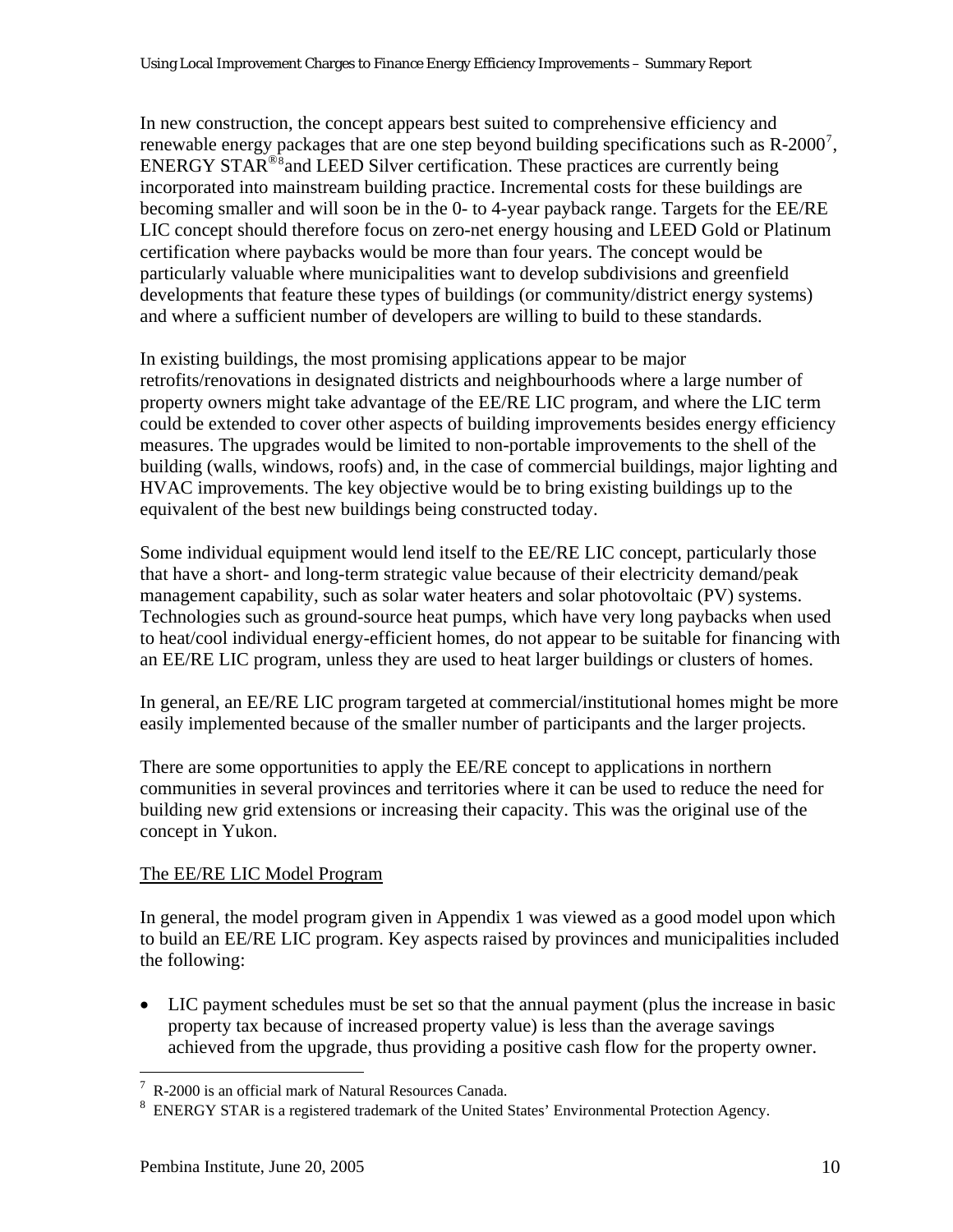- <span id="page-13-0"></span>• Contractor certification is very important. Only those contractors who can demonstrate knowledge of and experience in high-efficiency buildings practice should be eligible to undertake work financed under an EE/RE LIC program. Experienced contractors mentioned included the Better Buildings Partnership, the EAGA Partnership Ltd., Efficiency Vermont, Green Communities Association, Homeworks Services Inc. and Canadian energy service companies. Financial support for training and certification may be needed in some provinces.
- To keep transaction costs down, a minimum improvement cost should be set (e.g. \$3,000).
- Promotion of the program must stress that it is voluntary, not a new tax, and that the net combination of taxes and energy costs will be lower.
- For equity and cost minimization, the same LIC payment scheme and terms should be used for gas and electricity customers.

#### Financing

The Federation of Canadian Municipalities is willing to finance municipal EE/RE LIC programs out of the new infrastructure funding to be provided in the 2005 Federal Budget (provided that the federal government request FCM to include this option in the agreement on the new funding, and that the real or perceived legal issues are resolved in each province). Because this legal clarification is not likely to occur in all provinces at the same time, FCM proposes to introduce the financing one province at time. This would also provide the opportunity to pilot the concept.

Although power and gas utilities were not contacted directly, BC Hydro co-funded the 2004 study on the EE/RE LIC concept, and several provincial and municipal contacts mentioned that utilities might be interested in the concept as a way of reaching customers with longer payback measures using their DSM financing. This might be particularly true where these long payback measures could play a strategic role either by increasing export opportunities (e.g. in British Columbia, Manitoba and Quebec) or by managing peak demand (e.g. in Ontario).

Some provinces have provincial financing authorities that provide financing to municipalities for municipal works or other projects and programs. In some cases, if there is full recovery of costs from the beneficiaries, these loans are not treated as a debt. In other cases, municipalities have a sufficiently low debt load to be able to finance an EE/RE LIC program from municipal reserves.

Because an EE/RE LIC program would target longer payback measures that are not regulated or receiving incentives from federal and provincial EE/RE programming, there is a real opportunity to partially finance these measures through carbon financing i.e. selling GHG reduction credits under Canada's proposed new offsets program. By aggregating projects under an EE/RE LIC program a municipality could reward property owners for their GHGreduction investments without having to participate personally in the offset market.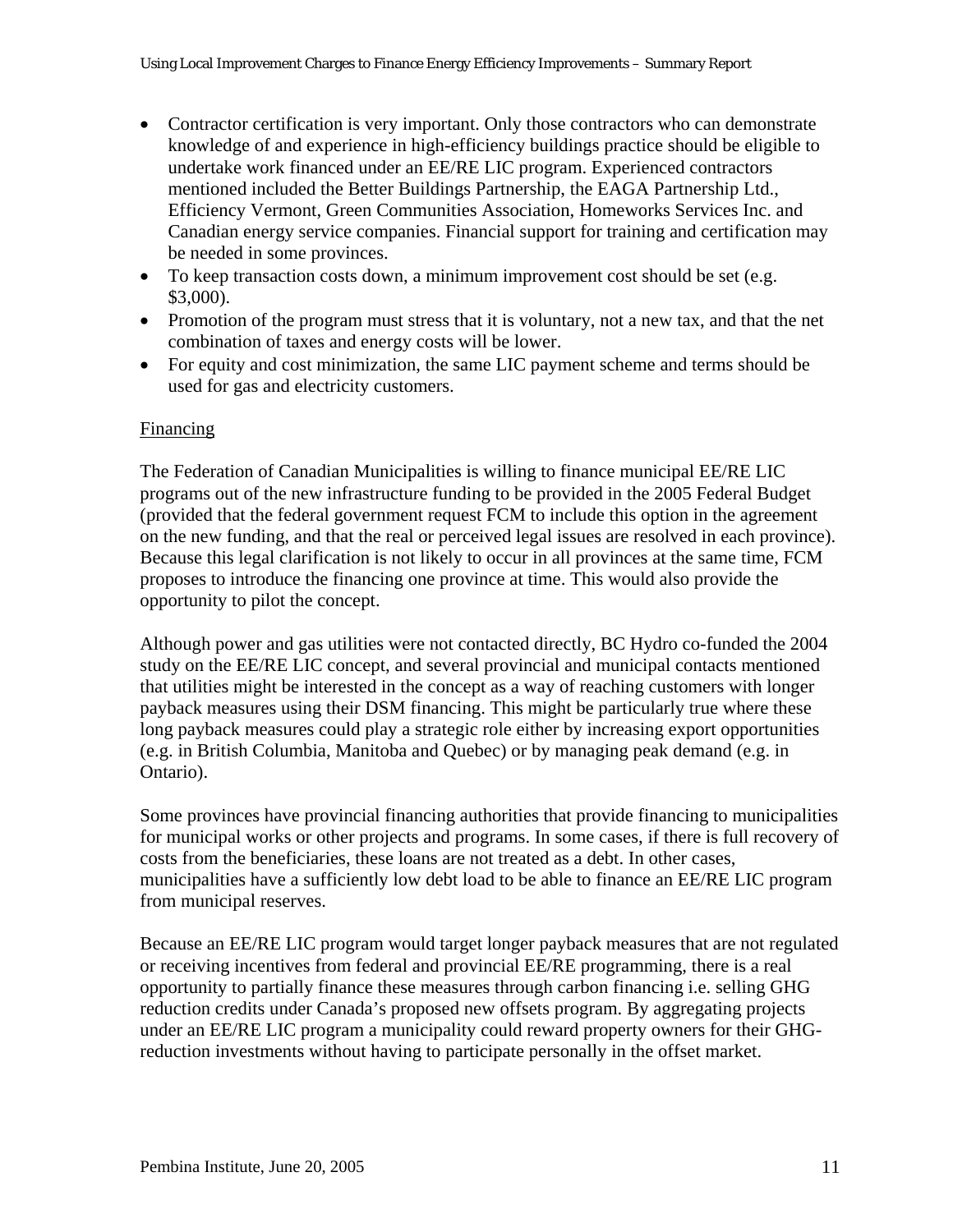#### <span id="page-14-0"></span>Piloting the Concept

All of the municipalities approached were interested in piloting the EE/RE LIC concept provided that the following conditions were met:

- Financing were available if they needed it.
- Legal issues were resolved.
- Some assistance was provided by the provincial and federal governments toward the cost of staff training, contractor certification, etc., during the start-up phase.

All municipalities approached are members of the FCM Partners for Climate Protection (PCP) program, and see the EE/RE LIC concept as a valuable tool in implementing their community GHG-reduction plans. It is expected that most municipalities that are members of the PCP program would be interested in piloting or using the concept.

Departments responsible for energy efficiency in each province are willing to coordinate and or support piloting of the concept – again if the legal issues are resolved and the federal government can also provide some support for the pilot. Specifically, municipalities would like the Office of Energy Efficiency to provide:

- Encouragement of political action on legal issues at the Provincial level.
- Technical and financial support for piloting the concept (e.g. municipal staff training and transaction cost monitoring).
- Instructing FCM that they can use new infrastructure funding to finance EE/RE LIC programs.
- Training and certification support for implementing contractors.

In provinces (or municipalities) where utilities have significant DSM programs, utilities could play a role in financing or supporting a pilot.

A workshop on the EE/RE LIC concept for staff and Council in municipalities interested in piloting the concept, attended by those with experience with the concept in Yukon, was mentioned as a useful next step.

#### Provincial/Territorial Suitability

Table 2 lists each province and territory and rates the suitability of a pilot based on the legal review and responses to provincial/territorial and municipal interviews.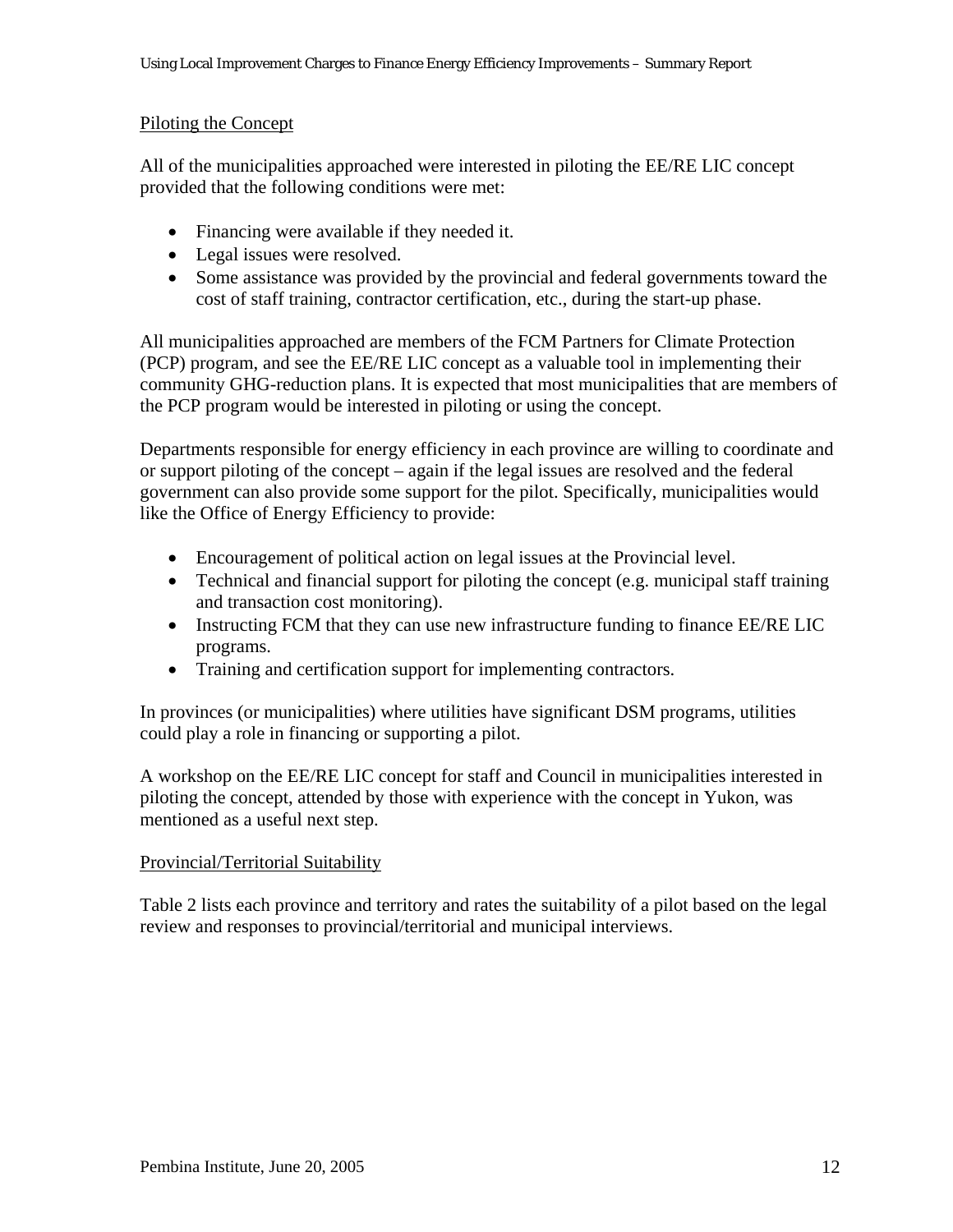| Province /                   | Suitability | <b>Explanation</b>                                                                                                                                                                                                                                           |
|------------------------------|-------------|--------------------------------------------------------------------------------------------------------------------------------------------------------------------------------------------------------------------------------------------------------------|
| <b>Territory</b>             | for Pilot   |                                                                                                                                                                                                                                                              |
| Yukon                        | N/A         | Already in use for renewable energy in Whitehorse, but not<br>approached in this study.                                                                                                                                                                      |
| Northwest<br>Territories     | N/A         | Not approached in this study.                                                                                                                                                                                                                                |
| Nunavut                      | N/A         | Not approached in this study.                                                                                                                                                                                                                                |
| <b>British Columbia</b>      | High        | Flexible legislation. Provincial support from ministries responsible<br>for environment and energy, but not yet from ministry responsible<br>for municipal affairs. Municipal interest is contingent on clear<br>provincial support.                         |
| Alberta                      | Medium      | Flexible legislation. However, concept's legality questioned by<br>ministry responsible for municipal affairs. Support from Climate<br>Change Central, but not reviewed yet by energy ministry. One<br>municipality is ready to try a pilot.                 |
| Saskatchewan                 | High        | Flexible legislation and some indication from municipalities that it<br>would be applicable to EE/RE improvements. Provincial and<br>municipal uptake is contingent on political support and funding<br>sources, however.                                    |
| Manitoba                     | High        | Flexible legislation. High provincial and municipal interest in a<br>number of key areas. Potential role for Manitoba Hydro.                                                                                                                                 |
| Ontario                      | High        | Restrictive legislation that may need to be amended to include<br>EE/RE improvements. Provincial interest and new Conservation<br>Action Team is ideal vehicle to resolve legal issues. Strong<br>municipal interest in pilot. Potential role for utilities. |
| Quebec                       | Medium      | Flexible legislation although not perceived to be applicable to<br>EE/RE improvements by ministry responsible for municipal affairs.<br>Provincial and municipal interest and potential role for Hydro-<br>Québec.                                           |
| New Brunswick                | Medium      | Restrictive legislation. Moderate provincial interest due to current<br>focus directed toward the formation of new energy efficiency<br>agency. Municipal interest in pilot.                                                                                 |
| Nova Scotia                  | High        | Restrictive legislation, but provincial interest and willingness to<br>allow a pilot to proceed without changing legislation. Municipal<br>interest in a pilot program as long as it is a large-scale project.                                               |
| Prince Edward<br>Island      | Low         | Flexible legislation. Medium provincial interest, but no contact<br>made with municipalities.                                                                                                                                                                |
| Newfoundland<br>and Labrador | N/A         | Not approached in this study.                                                                                                                                                                                                                                |

### Table 2: Provincial/Territorial Suitability for LIC Pilot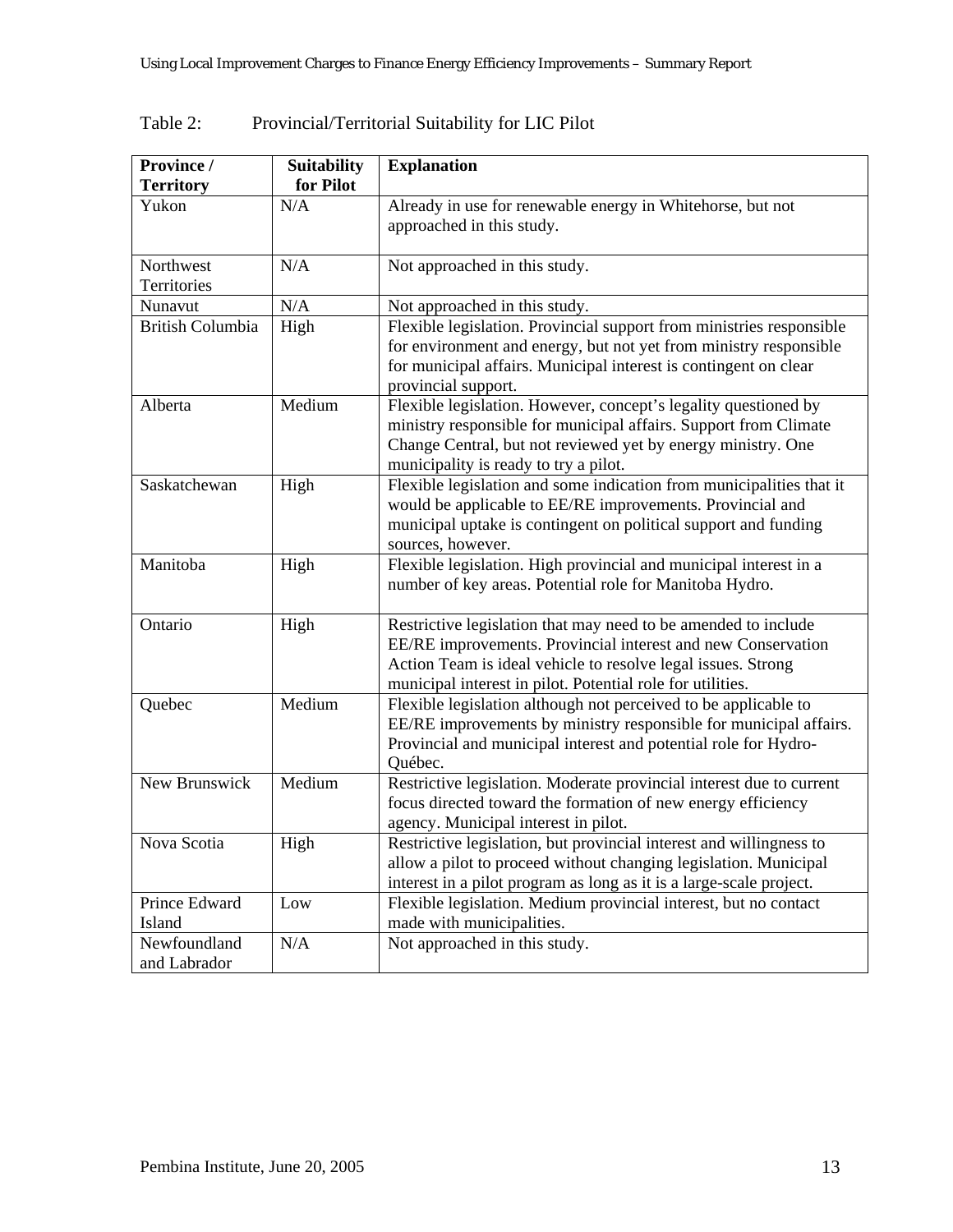### <span id="page-16-0"></span>**Recommendations**

A flow chart showing how the EE/RE LIC concept might be advanced to the point of municipal pilots is shown in Figure 1. The recommended actions are as follows:

- 1. This paper should be circulated to all provincial and territorial departments responsible for energy efficiency and municipal affairs, and to major gas and power utilities with significant DSM programming.
- 2. The Office of Energy Efficiency (OEE) and interested provincial departments responsible for energy efficiency should move quickly to resolve the legal issues surrounding the use of LICs for the financing of energy efficiency and renewable energy improvements. This could be done by first discussing the EE/RE LIC concept at the federal/provincial/territorial DSM Working Group, then encouraging discussions about the use of the concept in each province between departments responsible for municipal affairs and energy efficiency. The objective would be for the department responsible for municipal affairs to provide an interpretation of regulations governing municipal local improvements that would allow municipalities to use LICs for EE/RE improvements in buildings.
- 3. If necessary, energy ministers should be encouraged to take this issue up with their municipal counterparts. In provinces like Ontario, bodies such as the Conservation Action Team, which includes representation from both Ministries, should be encouraged to consider the concept as soon as possible. Natural Resources Canada (NRCan) could also facilitate additional discussion by placing the EE/RE concept on the agenda for the Council of Energy Ministers (CEM) meeting in September 2005.
- 4. To further accelerate the resolution of legal issues, municipalities such as the City of Ottawa and others surveyed in this study that are interested in moving quickly on a pilot should be asked to participate in the negotiations.
- 5. NRCan should include the EE/RE LIC financing option in its agreement with FCM on the spending of new infrastructure funding. As legal issues are resolved in each province, FCM should indicate to municipalities in those provinces that it can offer loans for financing EE/RE improvements using LICs.
- 6. As the legal issues in each province are resolved and as municipalities receive confirmation that LICs can be used for EE/RE improvements, information on how to use the EE/RE LIC concept should be sent to municipalities in that province that are members of PCP program, inviting them to propose a pilot program that would test the concept in a chosen area and with selected EE/RE measures. OEE and the provincial departments responsible for energy efficiency should indicate to municipalities what role they would play in each pilot program. Municipalities would select the type of financing they would prefer to use and identify the staff training and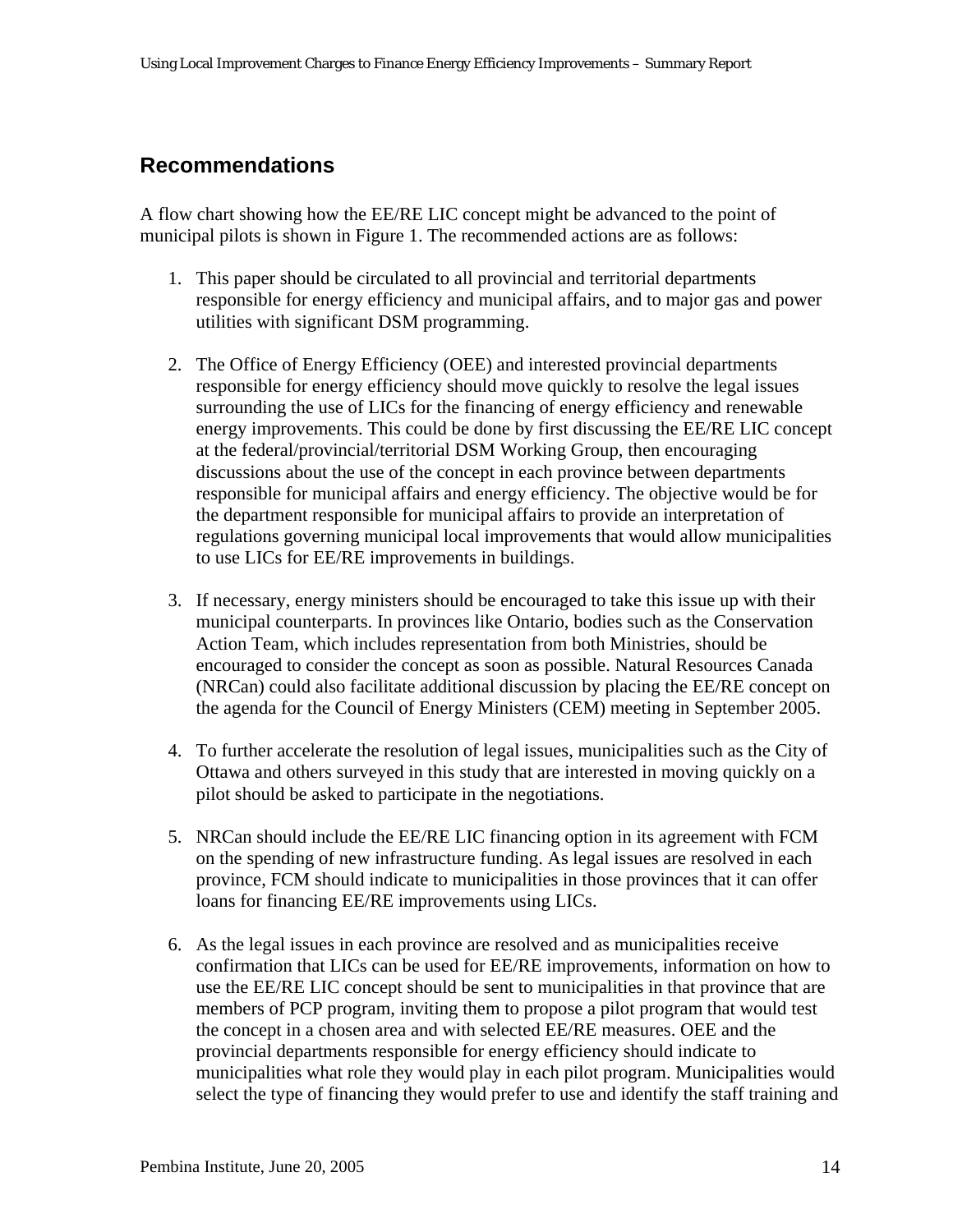other needs that would benefit from higher levels of government support during the pilot project.

- 7. DSM program managers in provincial utilities should be approached to determine whether they would like to participate in and co-finance the pilot programs.
- 8. NRCan's OEE should initiate work on support tools, materials and training workshops that would be needed by any municipality interested in using the EE/RE LIC concept, which may include the following:
	- Familiarization seminars for municipal staff and Council members on the benefits and details of an EE/RE LIC program.
	- Training workshops for municipal staff administering an EE/RE LIC program.
	- Training and certification standards for contractors in energy efficiency and renewable energy building practices.
	- Offset protocols for building energy efficiency and renewable energy that could be used by municipalities to register EE/RE improvement projects financed by LICs and generate offset credits for sale through the new Canadian offsets market.
	- Brochures and other materials that could be used by provinces and municipalities to promote and explain the EE/RE LIC concept.
	- Monitoring services for each pilot program to determine the uptake, financial viability, transaction costs and other information needed to evaluate the concept.
- 9. Municipalities should fine tune the model EE/RE LIC program shown in Appendix 1 to meet their specific needs, ensuring that certain key features are retained:
	- Target the EE/RE LIC program at building improvements where the incremental cost is significant, there are identified co-benefit opportunities, no regulations are contemplated and there are no other major incentives available.
	- Set LIC payment schedules so that the annual payment (plus the increase in basic property tax) is less than the average savings achieved from the upgrade.
	- Certify only those contractors that can demonstrate knowledge of and experience in high-efficiency buildings practice to undertake work financed under an EE/RE LIC program.
	- Set a minimum improvement cost (e.g. \$3,000) to keep transaction costs down.
	- In promotion of the program, stress that it is voluntary, is not a new tax, and that the net combination of taxes and energy costs will be lower.
	- For equity and cost minimization, use the same LIC payment scheme and terms for gas and electricity customers.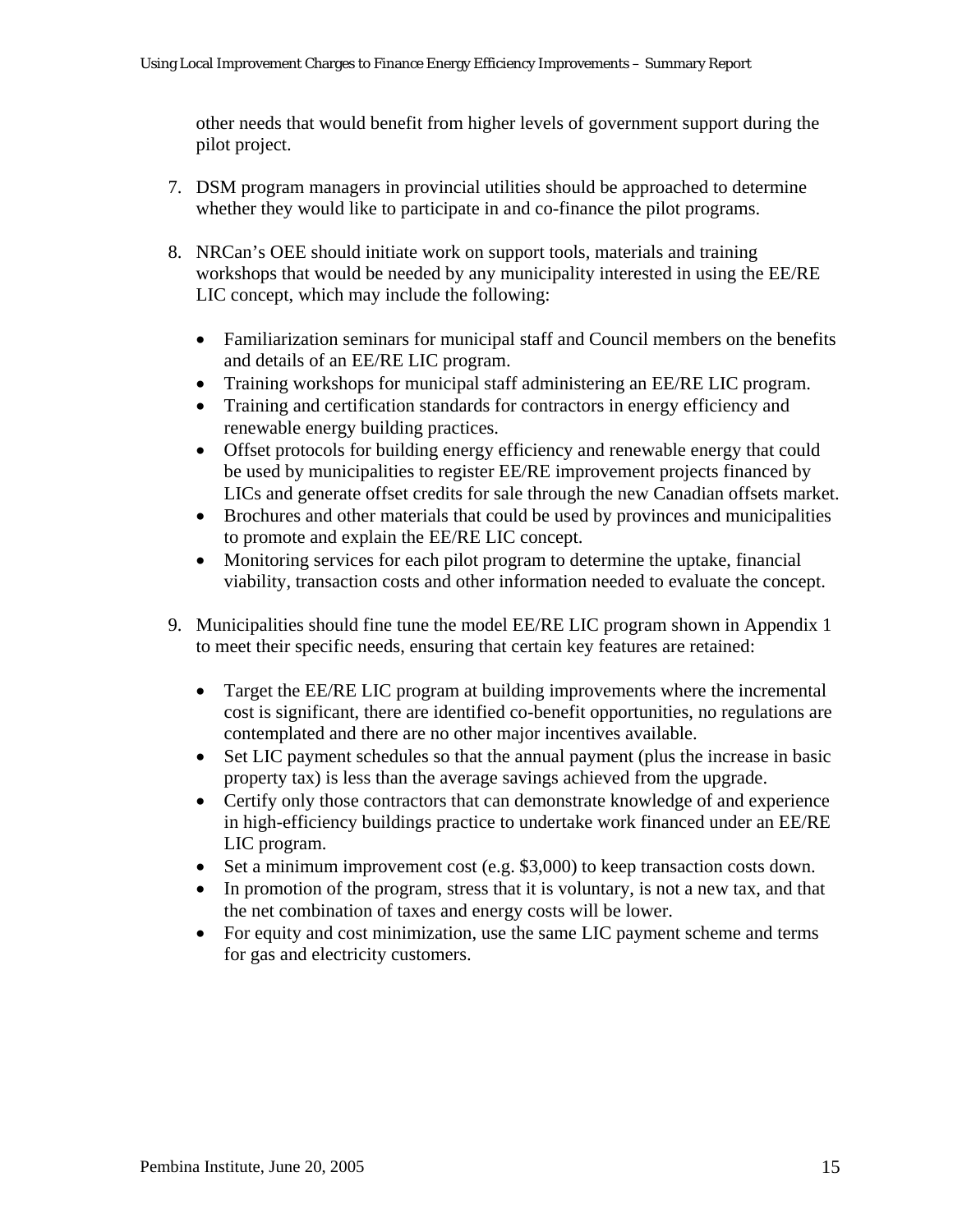

**Figure 1: Next Steps in Implementing the EE/RE LIC Concept**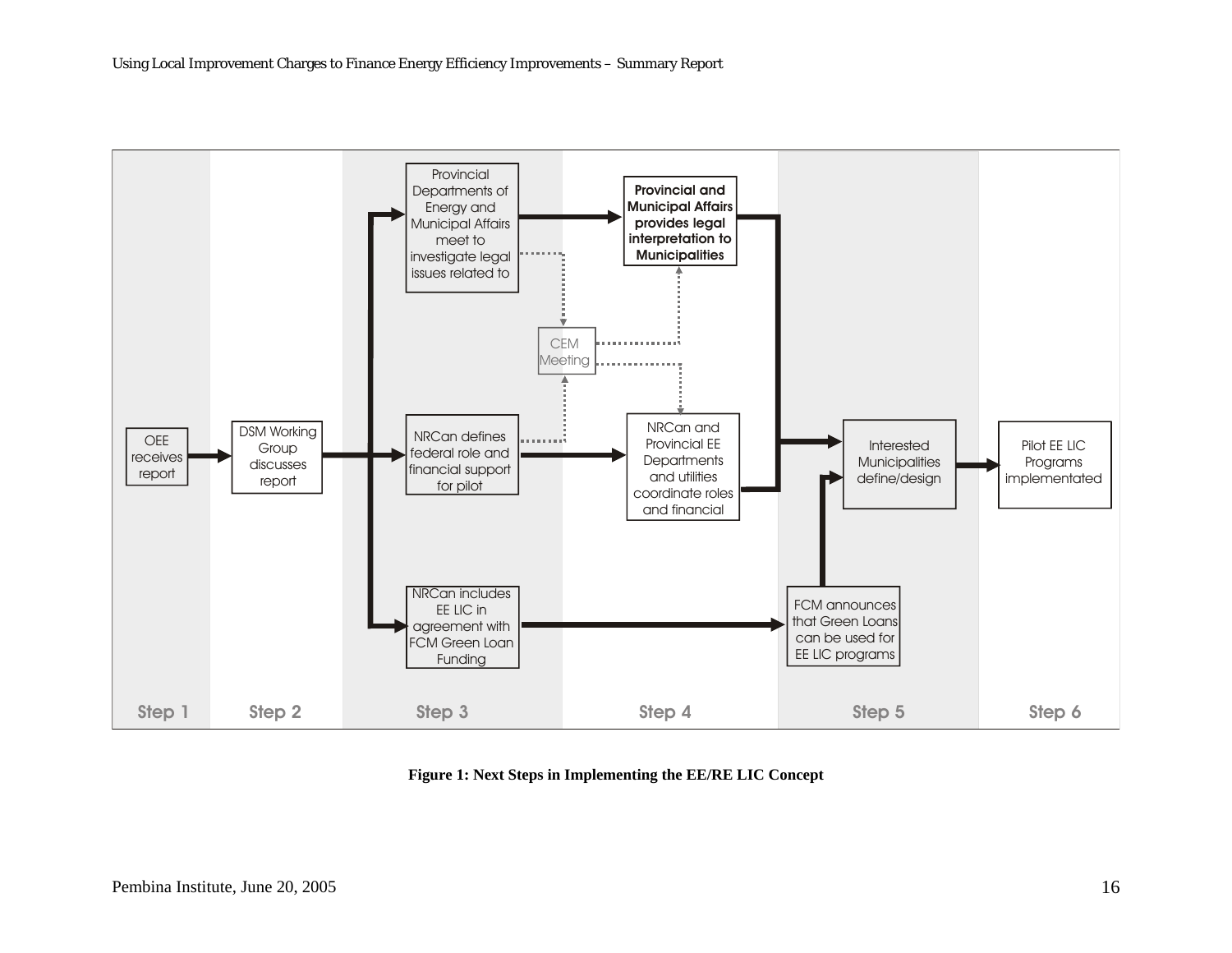### <span id="page-19-0"></span>**Appendix 1: Model Program for Using LICs to Finance Energy Efficiency Improvements**

The LIC mechanism is distinctive from other financial instruments in several respects:

- Like a loan, an LIC provides a mechanism for gradually paying off a large one-time improvement to a property.
- Unlike a loan, LICs are not assigned to individuals, but to properties.
- Like a tax, LICs are levied as a separate line item on property tax bills.
- Unlike a tax, LICs are generally voluntary in nature they are requested by (a majority of) property owners.
- LICs can be easily structured to recover all funds invested by a municipality for improvements.
- LICs are already levied by most municipalities in Canada.

The main advantage of financing energy efficiency improvements using an LIC program over alternative methods is therefore that it associates the repayment of the cost of the improvements with the property rather than with the current property owner.

#### Designing an Energy Efficiency LIC Program

The following issues should be considered when designing an energy efficiency LIC program:

*Financial and Staff Resource Capacity.* The municipality must assess its ability to carry out a successful energy efficiency LIC program. The capital financing for the improvements will need to be secured. These funds could potentially come from the existing municipal budget, higher levels of government, municipal organizations such as the Federation of Canadian Municipalities (FCM) or by issuing bonds. Provincial agencies such as the Municipal Finance Authority of British Columbia exist to provide this type of financing, and many municipalities are familiar with the annual process of using this source. Indebtedness of individual municipalities will vary; but in most provinces, local governments should be able to borrow the additional capital required to offer an energy efficiency LIC program and recover all costs of borrowing through selection of the interest rate applied (see "Financing Structure" point). In British Columbia, a municipality is allowed to spend up to 25 percent of total revenues on principal and interest (not including one-time grants). However, it is not recommended that municipalities have a debt payment that is more than 15 percent of total revenues.

The staff needed to administer the program will need to be assigned from other tasks and/or hired depending on the anticipated size of the program and related workload. If municipalities already have staff resources engaged in energy management improvements in municipal facilities, they could be used to provide technical assistance to LIC staff. This may reduce set-up and LIC processing costs. The types of transaction costs associated with the implementation of an LIC program are reviewed in the next section of this paper. Sufficient staff resources must be allocated for administration of the LICs.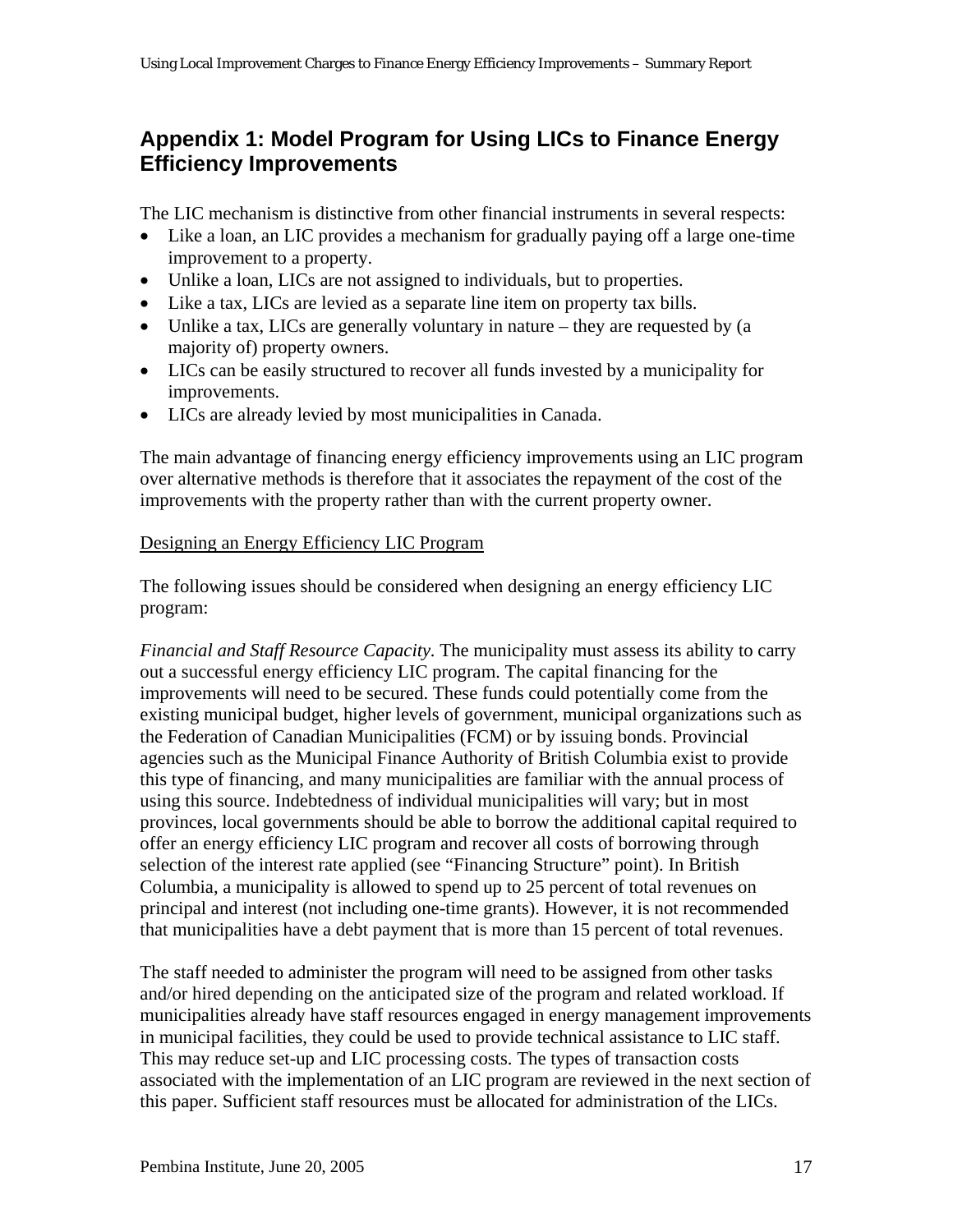*Administrative Unit.* An energy efficiency LIC program would best be managed by the unit currently administering conventional LICs with the addition of extra staff trained in building energy efficiency and renewable energy. The same familiar LIC mechanism is used, but the application would be significantly different and require specialized staff. In some cities, where LICs are processed by multiple departments according to the specific nature of the improvement (drainage LICs, road LICs, etc.), energy efficiency LICs would not be a good fit into any existing program, and a separate unit would need to established for the purpose.

*Council Support*. Every LIC put in place by a municipality must first be specifically authorized by a municipal bylaw approved by Council (see "Operation of an Energy Efficiency LIC Program" section). However, it is advisable to have the general concept of using LICs to finance energy efficiency improvements approved in principle by the municipal council as a first step in designing and implementing a municipal program.

A particularly strong rationale for council approval of a municipal energy efficiency LIC program would be the council's existing commitment to reducing energy costs or greenhouse gas emissions from the community as a whole. Municipalities that are members of the FCM PCP program have already committed to achieving communitywide reductions of greenhouse gases. An energy efficiency LIC program can be reasonably justified as an effective means by which the city can assist the community as a whole in achieving reductions. A similar rationale is available to those municipalities that have committed themselves to a community energy planning process.

Some municipalities might be averse to taking on extra debt to finance an energy efficiency LIC program, even though full-cost recovery is anticipated and the risk of default on LICs is very low. This might be particularly true for cities that already have large loans to finance conventional LICs.

*Public Support.* Because the application of the LIC tool for household energy efficiency improvements constitutes a significant and novel extension of traditional civic functions, it is also strongly recommended that the municipality clearly present its rationale for the use of this tool to the public. In particular, municipalities should ensure that the program is not perceived as a new tax on energy-efficient properties. To overcome this issue, municipalities can stress the voluntary nature of the program and the financial savings resulting from these improvements.

Public promotion should also highlight that energy-efficient LICs are designed to finance longer payback improvements not traditionally financed by conventional loans from financial institutions. The improvements being targeted by LICs are those not normally targeted by banks that focus on conventional loans for shorter-term investments.

*Eligible Energy-Efficient Technologies*. The municipality needs to decide which energy efficiency improvements and technologies are eligible under the LIC program. In principle, LICs could be applied to energy efficiency improvements for any new or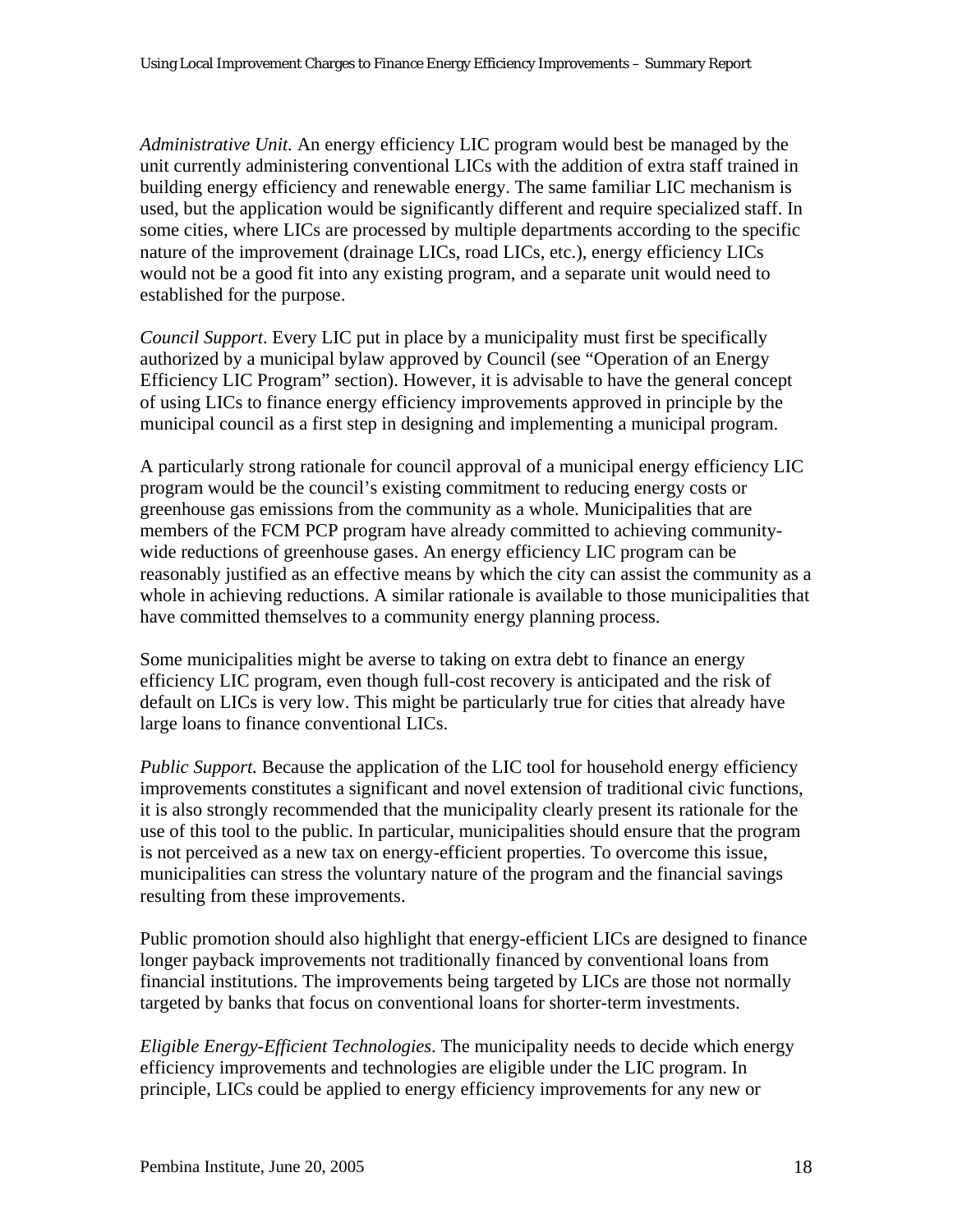existing property. Depending on the types of properties/owners the municipality wants to target, council could limit the program to a particular type or vintage of building, or restrict the types of property eligible (e.g. those properties zoned for commercial or residential buildings).

Beyond these limitations on eligibility, it is recommended that energy efficiency LICs should be limited to only those improvements in building energy efficiency that a) cannot be easily removed from the house or building, and b) are easily recognized as energy efficiency measures. Examples of these energy efficiency measures include:

- Building shell upgrades (insulation, air sealing and new windows) including residing and other outside renovations that would allow significant energy efficiency improvements to be made at the same time.
- New high-efficiency HVAC systems and water heaters, including permanently installed solar water heaters.
- Permanently installed solar PV systems and associated inverters, grid connections and meters.
- Built-in water efficiency measures such as water-efficient toilets.
- Many of the components relevant to attainment of LEED Gold and or net zero energy housing certification (in commercial and residential buildings respectively).

Note that the improvements listed above have longer payback periods because of the higher levels of capital investment involved and as such are subject to the types of barriers that the LIC program addresses.

It is further recommended that the city restrict eligibility for the energy efficiency LIC program to a specific set of measures known to produce significant benefits for the buildings in question. Technologies that are ineffective for the climate zone of a particular municipality or measures that are not optimized for the size, function and load of the proposed building should not be made eligible.

*Coordination with Financial Incentive Programs.* Some energy efficiency improvements will be eligible for federal or provincial incentive grants. The LIC program could be structured so that these grants can be taken advantage of when the improvements are made. Alternatively, the municipal LIC program could be limited to those energy efficiency improvements not covered by these programs. In all cases, the objective would be to coordinate the LIC program with these grants, minimize duplication of effort and prevent any confusion in building owners' minds as to how these programs operate.

Some building owners will also be eligible for tax credits for non-energy-related investments. These would need to be preserved in the application of an energy efficiency LIC.

*Eligible Installers.* The municipality should design its energy efficiency LIC program to ensure, as far as possible, that installation is done in a professional and cost-effective manner. To achieve this, it is recommended that the municipality set out criteria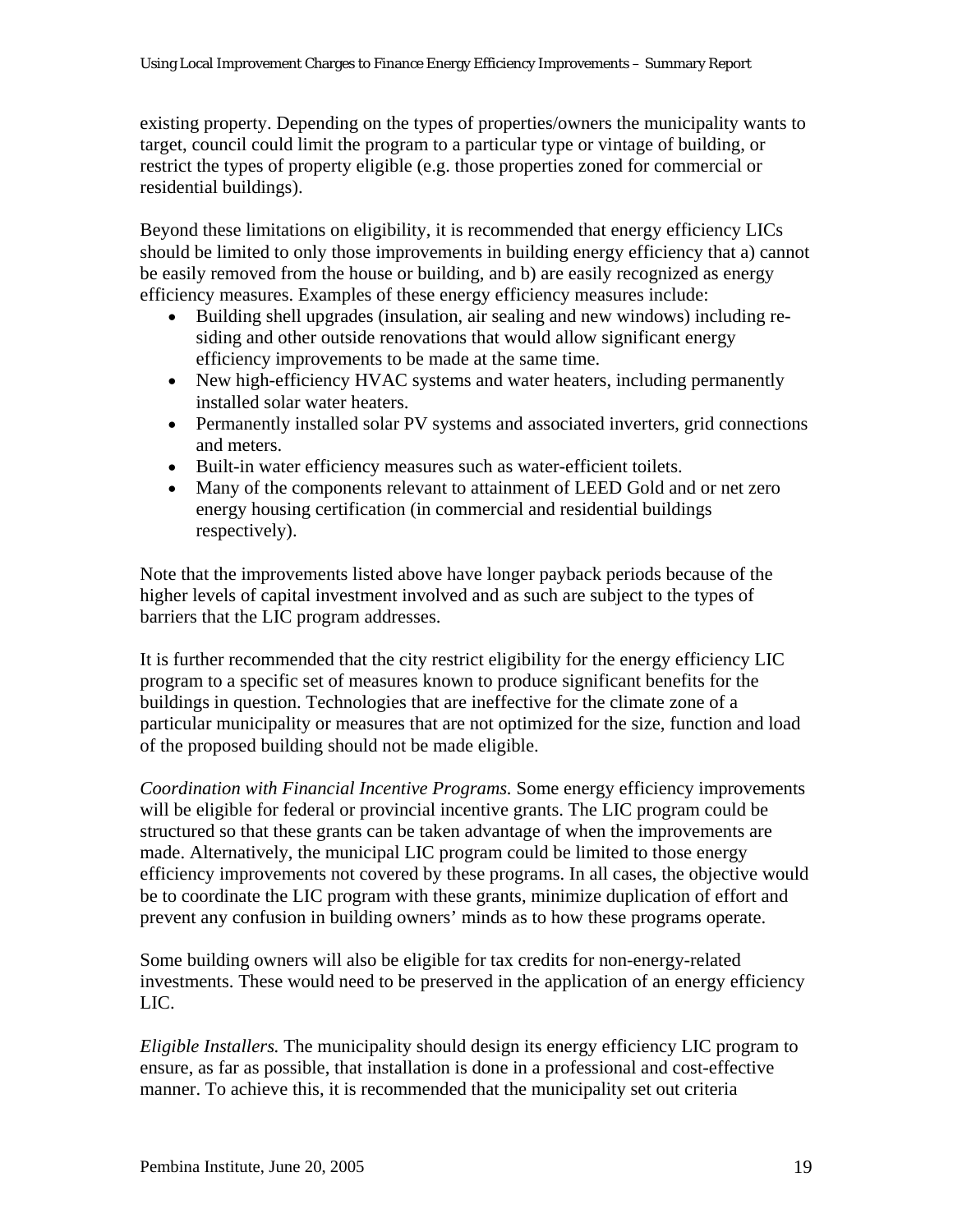determining the eligibility of contractors to carry out the improvements and provide an estimate of the savings that would be realized from the improvements. Because these types of investments are unfamiliar to many property owners and contractors, it will be essential that contractors are familiar with their installation and performance, can undertake an energy audit of the building, and can accurately estimate the costs and savings from the upgrade recommended.

In many cases, professional organizations and accreditation programs that certify members' proficiency in installing various types of energy efficiency improvements already exist (e.g. R-2000, EnerGuide for Houses and LEED accreditation programs). Technology-oriented professional associations (e.g. Canadian Earth Energy Association and Canadian Solar Industries Association) also have codes of conduct for members, which could be adopted with a minimum of effort for use by municipalities.

*Financing Structure*. The municipality also needs to decide on the financing structure for the LICs. It is recommended that the LIC program operate on a cost-recovery basis, because the improvement is beneficial to both the property owner (financial benefits) and the community as a whole (environmental benefits).

To overcome the aversion to long-payback investments and to provide modest reductions in energy costs from year one, it is strongly recommended that the LIC payments be structured so that, in an average year, the LIC repayment is less than the energy cost savings achieved. As such, the optimal LIC repayment term should be somewhat longer than the time estimated to achieve a simple payback through energy savings. This said, it is also prudent to offer property owners the flexibility of a shorter payback term, as well as the option of full early payback without financial penalty, as with traditional LICs. The longest available term for repayment would likely vary across municipalities because of different energy needs, technologies and prices, but it could be in the range of 15 to 20 years. This is comparable to the longest available terms in traditional LIC programs.

In cases where the basic property tax assessment is raised because of the improvement, the LIC payment schedule must be set so that energy savings are greater than the LIC payment plus the increase in basic tax.

It is recommended that the interest rate for the LIC be set to cover all the additional transaction and processing costs incurred by the municipality to run an LIC energy efficiency program. The exact amount will depend on the staffing and borrowing costs of each municipality and the nature of the program it chooses to pursue.

In terms of cash flow, local variations in LIC rules that allow deferral of property taxes need to be taken into account. For example, in Vancouver, residents over 65 years of age can defer taxes until the property is sold.

Minimum and maximum cost limits for improvements need to be set by the municipality. It is recommended that the minimum limit be relatively substantial (e.g. \$3,000–\$5,000) to avoid the high relative transaction costs that would apply to management of smaller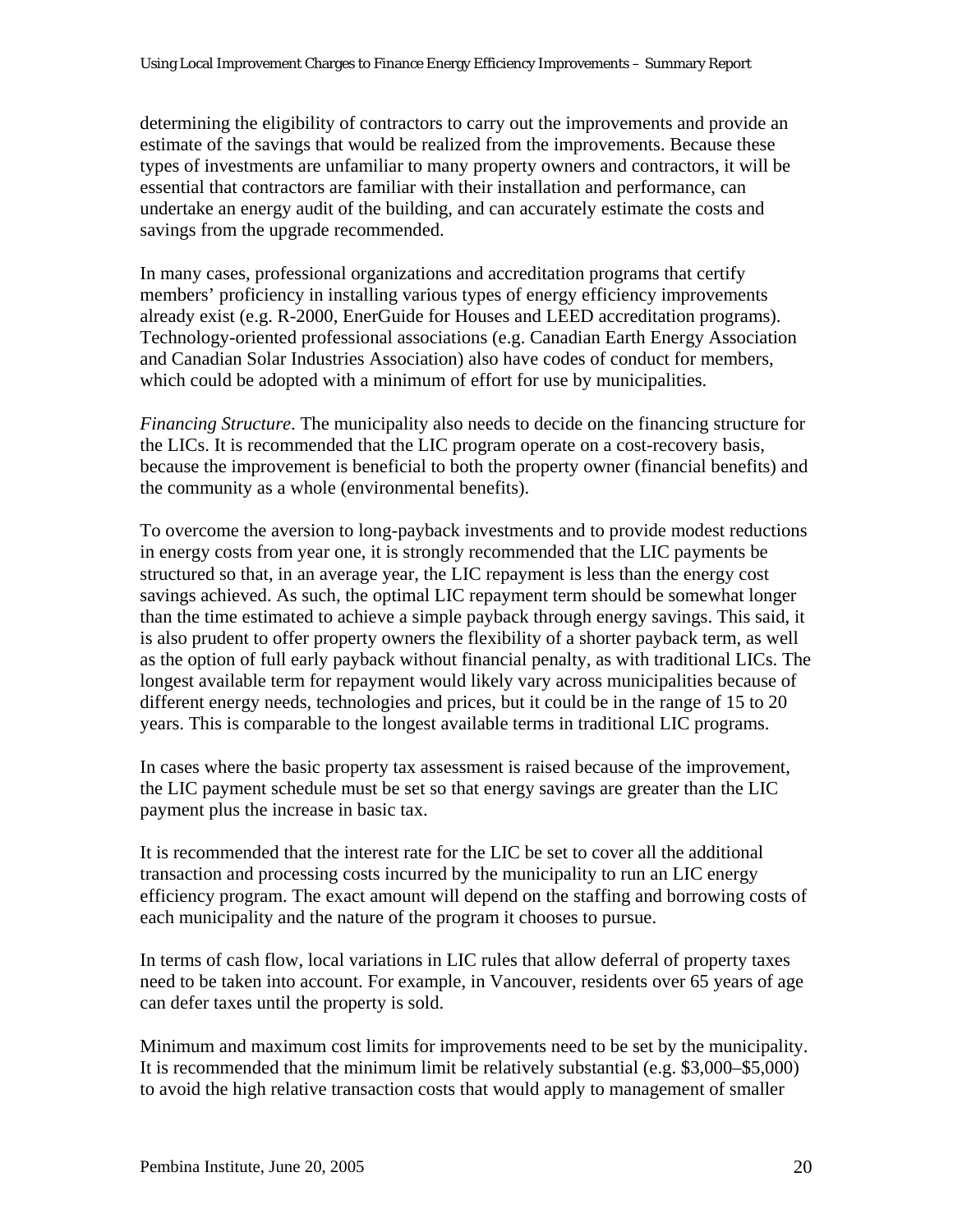<span id="page-23-0"></span>sums and to avoid interference with existing programs that already adequately finance lower-cost and shorter-term energy efficiency improvements. As noted above, the energy efficiency LIC mechanism is particularly well suited to more expensive improvements that have longer-term paybacks.

Maximum funding limits are prudent to ensure that available funds can be applied to a large number of applicants and to prevent possible abuse of these funds. Maximum funding limits could be capped at a modest percentage (e.g.  $25$  percent<sup>[9](#page-23-0)</sup>) of the total assessed value of the property. Within this overall cap, more stringent maximum funding limits could be set for each technology, based on discussions with qualified contractors experienced with these technologies. There is no need to check an applicant's personal financial background because of the property-based nature of an LIC, thus saving what can be a significant part of total transaction costs in a conventional loan program.

*Program Advertisement*. The municipality must announce and advertise the program. Depending on the number and proximity of participating municipalities, and the extent of the municipality's cooperation with professional organizations in structuring the program, this step could be accomplished by the local government alone, or through a collaborative campaign with local contractors or other participating municipalities. Regardless of the model selected, making people aware of the program will be critical.

#### Operation of an Energy Efficiency LIC Program

The following describes steps in the application for and implementation of a typical energy efficiency LIC:

- 1. A property owner decides they would like to investigate having energy efficiency improvements installed in their building. This could occur as a result of an energy audit of an existing building or an interest in constructing a high-efficiency building.
- 2. The property owner contacts City Hall, which has a list of eligible contractors and technologies that can be financed with an LIC. Alternatively, the property owner contacts these contractors directly.
- 3. One or more contractors undertake an energy assessment of the building and discuss possible energy efficiency options with the property owner, keeping in mind the eligible technologies listed by the municipality. It may be possible to streamline the audit process by having standard energy reductions for each eligible measure or technology (at least for a particular municipality). It would be prudent for the property owner or one of the contractors to initially confirm the eligibility of the intended improvement with City Hall at this time.
- 4. The contractor develops a quote for materials and labour that is agreed to by the property owner, along with an estimate of the savings that would be achieved. In cases where the eligible work is just a component of the overall renovation, the LIC

 $\overline{a}$ 

 $9^9$  The limit of 25 percent was used in the Yukon LIC program.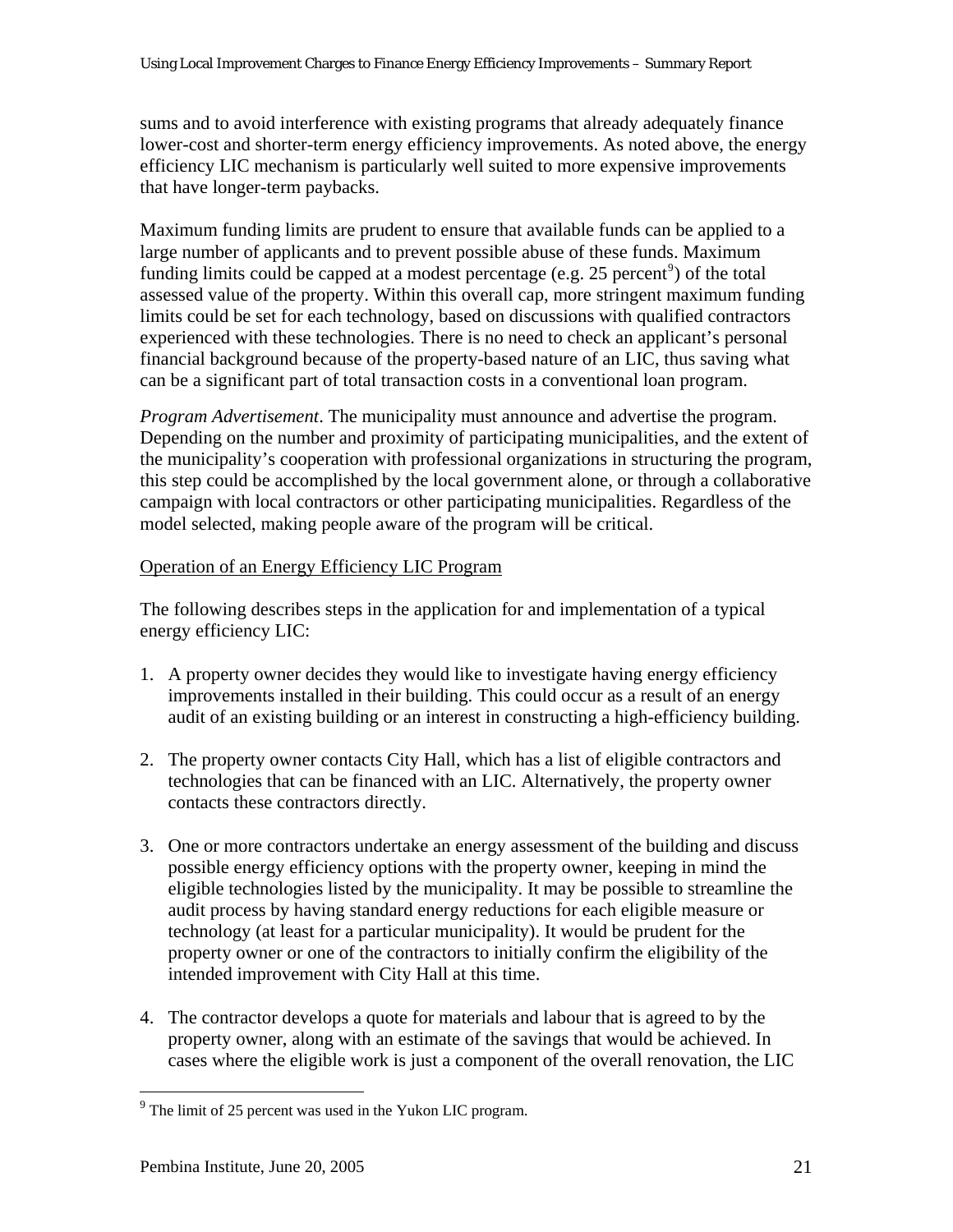<span id="page-24-0"></span>would be applied only to the eligible improvements within the larger project. A proper determination of the costs for these components would be less onerous if the eligible measures or equipment were clearly defined, and applications were assessed in cooperation with relevant professional organizations experienced in installing these technologies.

- 5. The property owner submits the quote to the municipality for approval.
- 6. Assuming the request for an LIC and the quote are eligible, the municipality then advises the property owner on what their annual LIC payment and term will be, along with an estimate of the annual energy savings. Ideally, the annual payments would be set so that they are less than or equal to the estimated average annual energy savings so that cost savings could be realized immediately. This process requires setting the payback term uniquely for each proposal; but as programs evolve, municipalities might find it more effective to provide fixed terms for different types of improvements. This is how traditional LICs operate.
- 7. If the property owner agrees to the terms of repayment through the LIC, the municipality then initiates a bylaw for the LIC and gains approval from Council.<sup>10</sup> In practice, it would be prudent to combine several LICs into a single bylaw and take these bylaws before the municipal council on a regular basis. In many municipalities, LIC applications are grouped together and approved only two or three times a year. For groups of new homes, a single bylaw could be used to cover all homes in a subdivision, with the developer being the proponent (as owner of the property). Improvements to large facilities such as shopping centres (or a new building) could be covered by their own LIC bylaws.
- 8. The contractor is authorized to initiate work. Because property owners would likely want to proceed quickly with renovations, a streamlined cost estimate and approval process is recommended to minimize the time between application and authorization to proceed. Conventional LICs often involve several property owners and the contracting process can take several months. The processing and approval of an energy efficiency LIC should take less time than for a conventional LIC.
- 9. Upon completion of the upgrades, the contractor submits an invoice to the municipality.
- 10. The municipality or designated authority inspects the work to ensure it has been done satisfactorily and within the cost estimate, and that the work will produce the savings estimated. If the work does not meet the requirements agreed upon with the contractor, the property owner will still be liable for full repayment of the funds advanced by the municipality. In anticipation of this outcome, all contracts will need to clearly communicate the expectations of the property owner and responsibilities of the contractor so that the city can ensure that improvements are acceptable. Having a list of qualified and properly trained contractors will also help mitigate this risk. The

<u>.</u>

 $10$  Provincial legislation normally requires that each new LIC be approved by the municipal council.